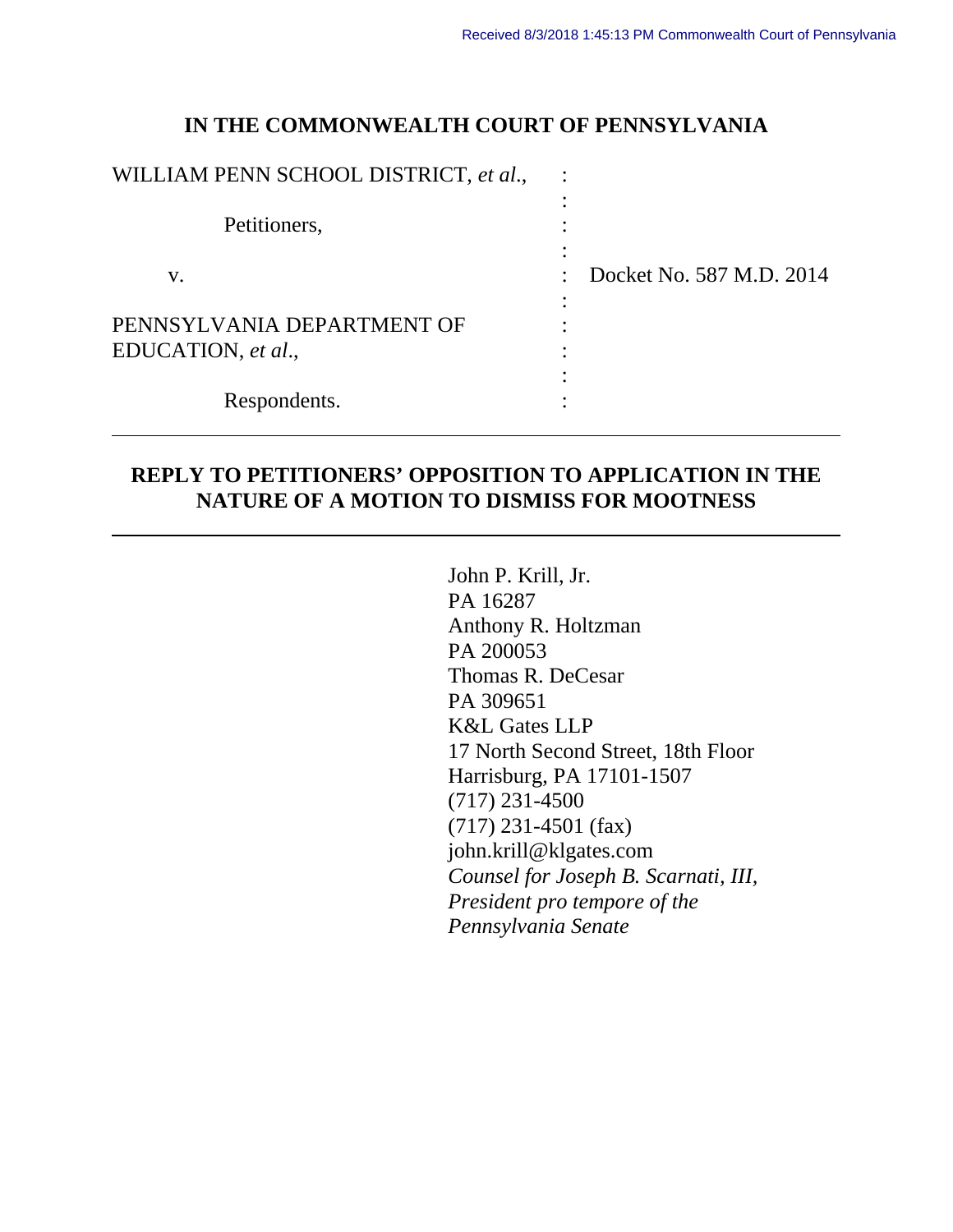## **TABLE OF CONTENTS**

| А.             |    |                                                                                                                         |  |
|----------------|----|-------------------------------------------------------------------------------------------------------------------------|--|
| <b>B.</b>      |    |                                                                                                                         |  |
|                | 1. | By definition, Petitioners are challenging statutes 9                                                                   |  |
|                | 2. | Petitioners' belief that Act 35 is unconstitutional does not<br>mean that their challenge to Pennsylvania's 2014 school |  |
| $\mathbf{C}$ . |    | None of the Exceptions to the Mootness Doctrine Apply Here16                                                            |  |
|                |    |                                                                                                                         |  |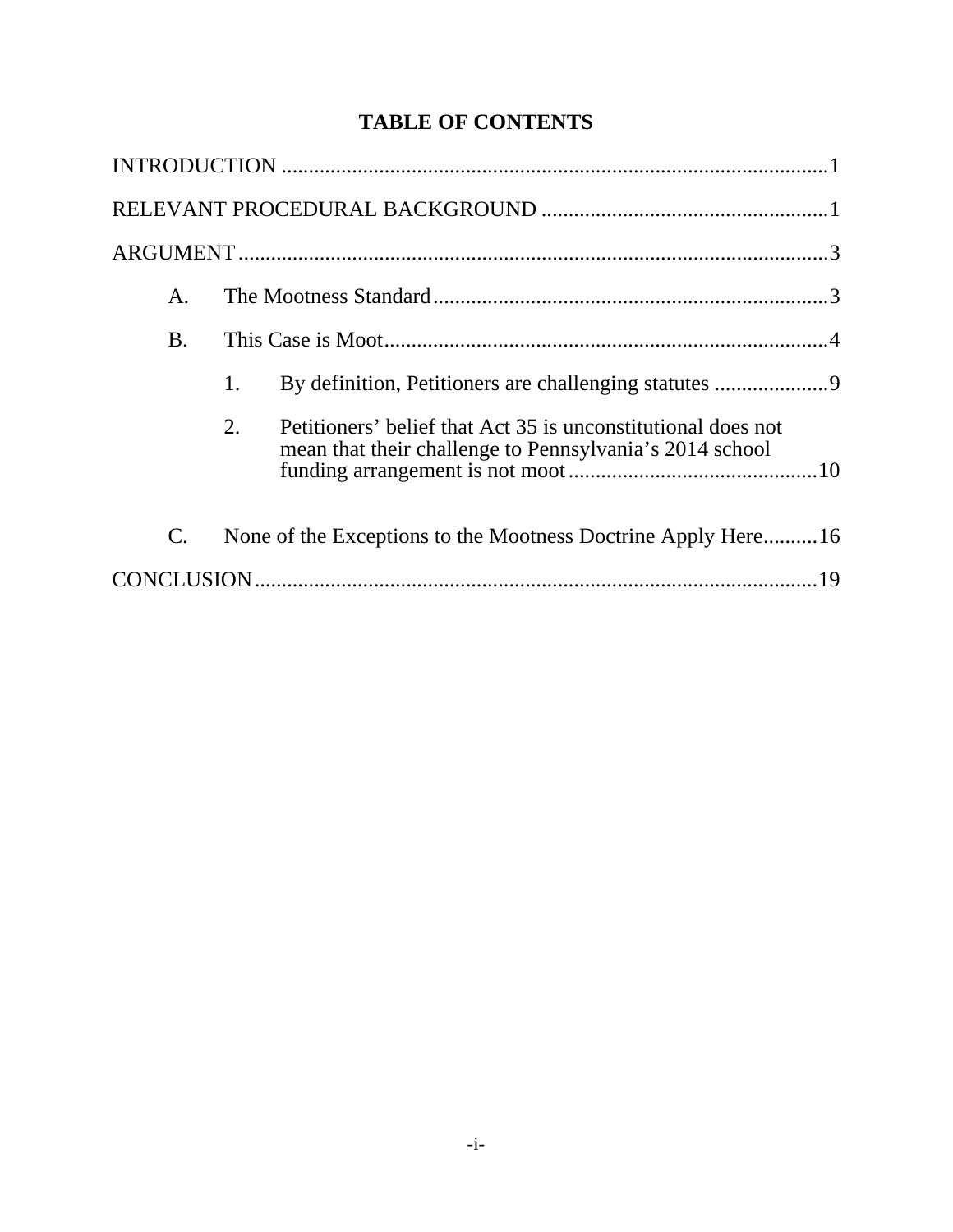# **TABLE OF AUTHORITIES**

| <b>Federal Cases</b>                                                                                 |  |
|------------------------------------------------------------------------------------------------------|--|
| Diffenderfer v. Central Baptist Church of Miami, Florida, Inc.,                                      |  |
| Trewhella v. City of Lake Geneva,                                                                    |  |
| <b>State Cases</b>                                                                                   |  |
| Consumer Party of Pennsylvania v. Commonwealth,                                                      |  |
| Conti v. Department of Labor and Industry,                                                           |  |
| Costa v. Cortes,                                                                                     |  |
| Cytemp Specialty Steel Division, Cyclops Corporation v.<br>Pennsylvania Public Utilities Commission, |  |
| In re Gross,                                                                                         |  |
| Harris v. Rendell,                                                                                   |  |
| In re Marshall,                                                                                      |  |
| Pa. Liquor Control Board v. Dentici,                                                                 |  |
| Commonwealth v. Packer Township,                                                                     |  |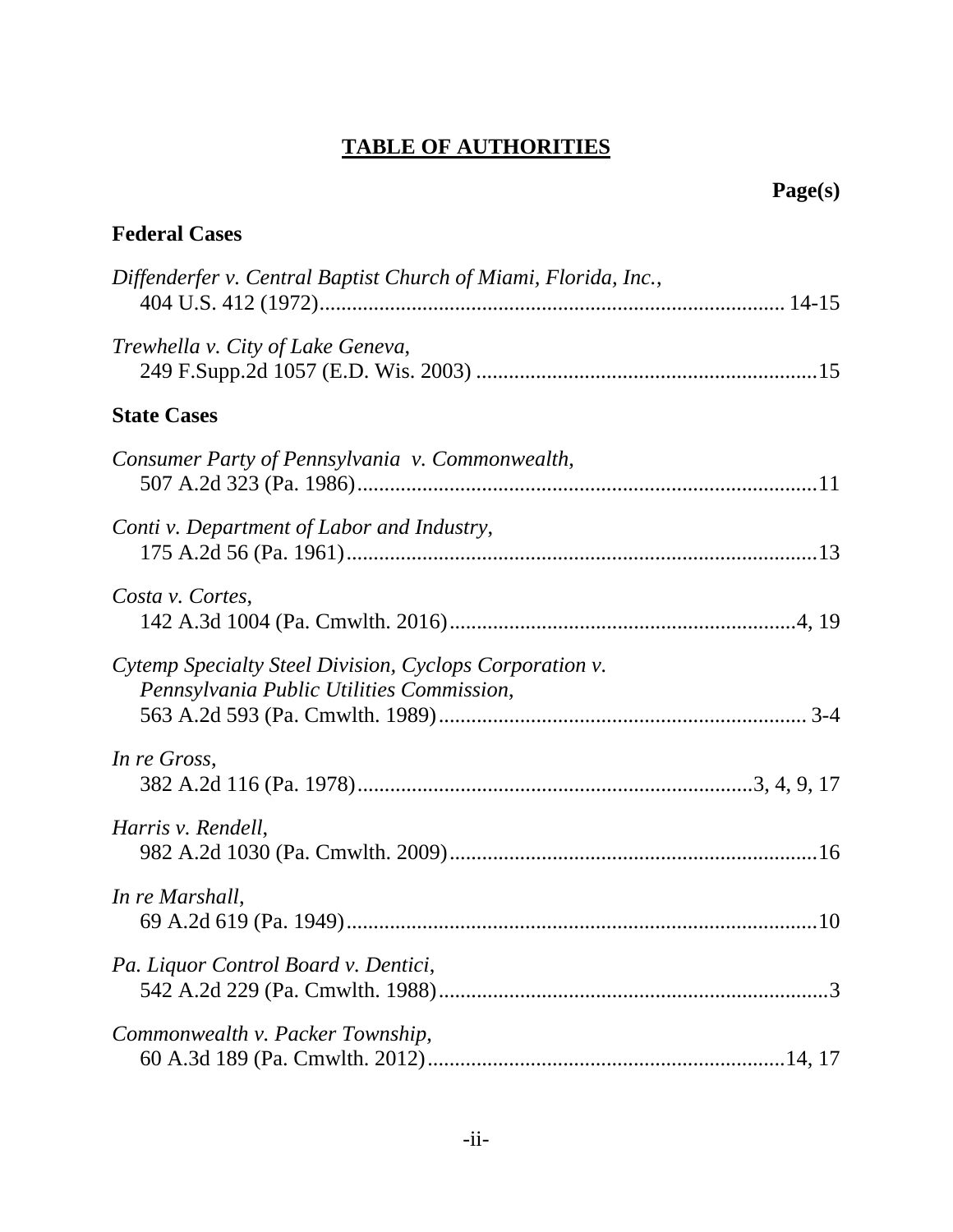| Stilp v. Commonwealth,                                                                                                                                                                       |
|----------------------------------------------------------------------------------------------------------------------------------------------------------------------------------------------|
| <b>State Statutes</b>                                                                                                                                                                        |
|                                                                                                                                                                                              |
| <b>Constitutional Provisions</b>                                                                                                                                                             |
|                                                                                                                                                                                              |
| <b>Other Authorities</b>                                                                                                                                                                     |
| Pennsylvania Department of Education, Education Budget,<br>https://www.education.pa.gov/Teachers%20-<br>%20Administrators/School%20Finances/Education%20Budget/Pa                            |
| Pennsylvania Department of Education, Historical Subsidy and Grant<br>Information, https://www.education.pa.gov/Teachers%20-<br>%20Administrators/School%20Finances/Finances/Historical%20Fi |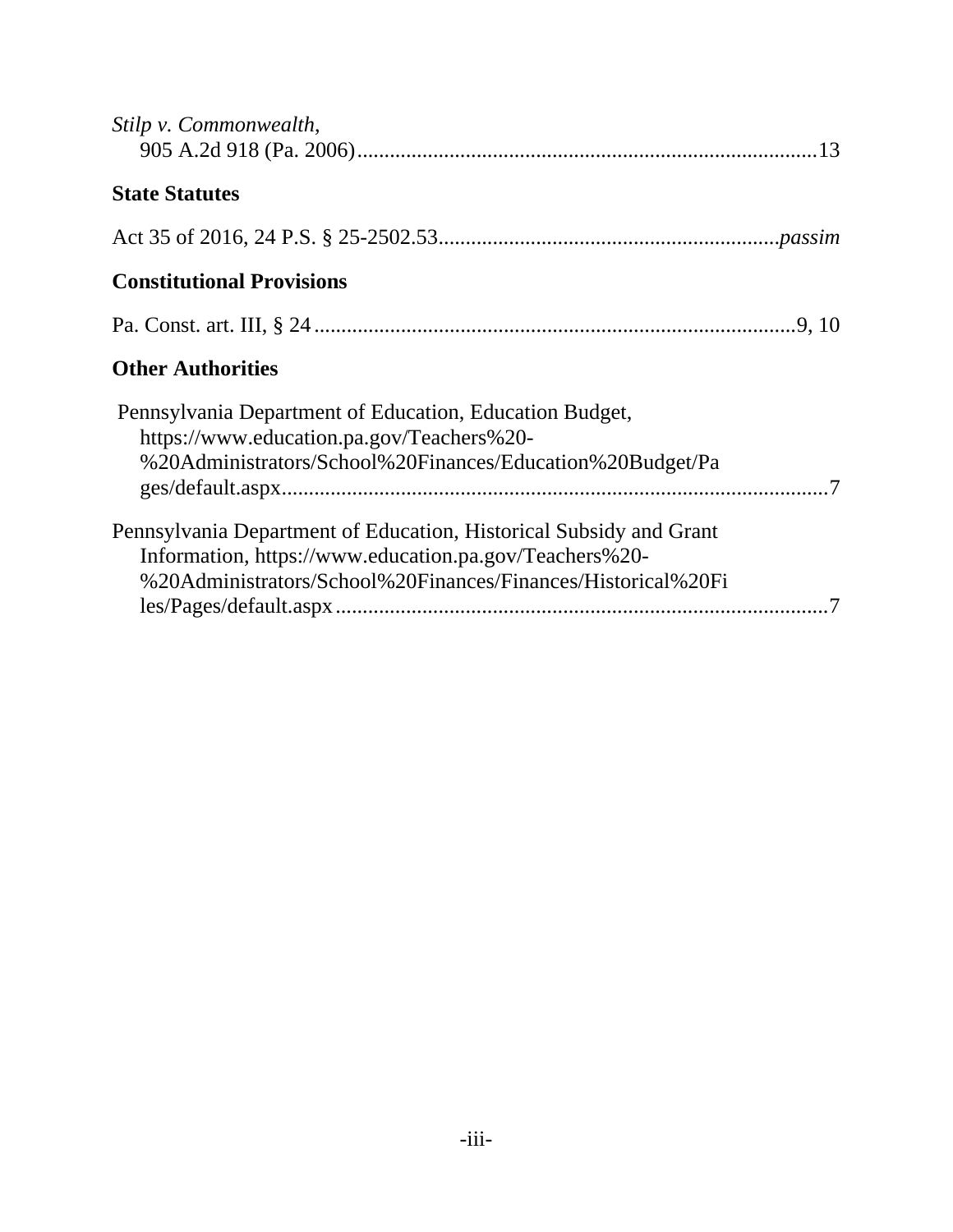#### **INTRODUCTION**

 In their brief in opposition to Senator Scarnati's Application in the Nature of a Motion to Dismiss for Mootness ("Application"), Petitioners devote most of their attention to making assertions that Act 35 of 2016, 24 P.S. § 25-2502.53, did not "solve" the "funding problems" that, in their Petition for Review ("Petition"), they allege in connection with Pennsylvania's "school funding arrangement" that was in place in 2014. In other words, Petitioners express their belief that Act 35 is unconstitutional in its effects for essentially the same reasons that they believe the 2014 arrangement was unconstitutional in its effects. But what they fail to appreciate is that Act 35 is *different* from and *replaced* the 2014 arrangement. In fact, it was designed to address a number of the issues that Petitioners raise in their Petition. And yet, Petitioners are challenging the 2014 arrangement alone. They have refused to amend their Petition to include a challenge to Act 35, even though the Court expressly invited them to do so. Because Petitioners persist in challenging a statutory scheme that is no longer operative, this case is moot. And, because none of the exceptions to the mootness doctrine apply here, this Court should dismiss the case.

#### **RELEVANT PROCEDURAL BACKGROUND**

 On December 27, 2017, Senator Scarnati filed the Application and a brief in support of the Application, both of which he incorporates into this brief by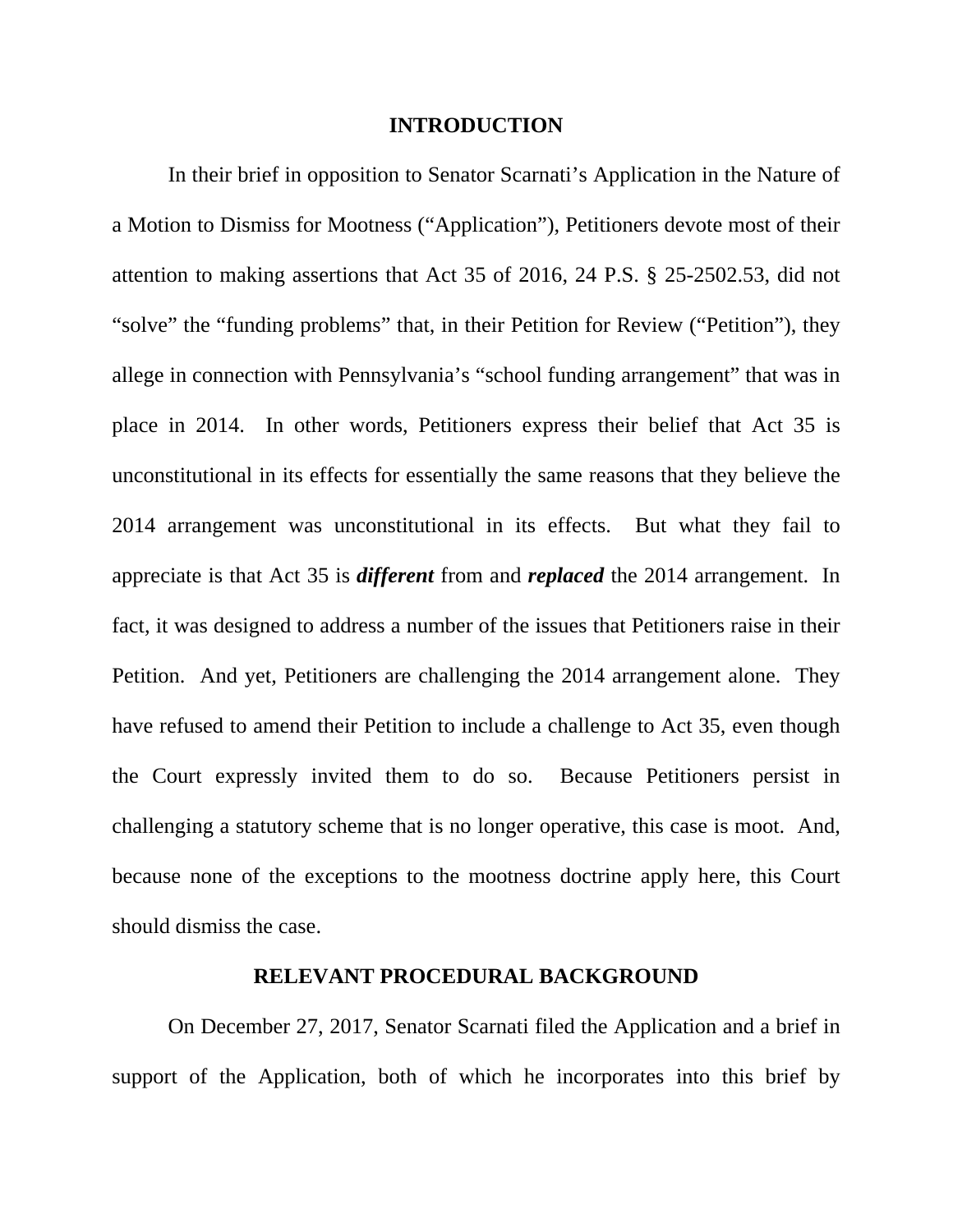reference. In those filings, Senator Scarnati explains in detail why, in light of the enactment of Act 35 of 2016 (or "Act 35"), P.L. 252, No. 35 (June 1, 2016), 24 P.S. § 25-2502.53, this case is moot. On February 15, 2018, Petitioners filed a brief in which they responded to the Application and replied to the supplemental briefs that Respondents had filed in support of their then-remaining preliminary objections to the Petition for Review.

 On May 7, 2018, the Court issued an order in which it overruled "without prejudice, preliminary objections concerning the nature of the constitutional rights at issue and the corresponding level of judicial scrutiny to be applied." It also deferred ruling on the Application. In doing so, it stated that "Petitioners may file any amended pleading, shall submit factual support under oath or penalty of law for their argument against mootness, and may file further written argument, within 60 days of the date of this Order." It also stated that "Respondents may file any responsive materials within 90 days of the date of this Order. Thereafter, any party may file a written application for decision of this issue by the Court."

 Instead of "fil[ing] any amended pleading" in which they replace their challenge to Pennsylvania's now-defunct 2014 school funding arrangement with a challenge to Act 35, Petitioners, on July 6, 2018, filed a brief in opposition to the Application ("Petitioners' Brief"), along with a collection of affidavits. In their Brief, Petitioners insist that, despite the enactment of Act 35, this case is not moot.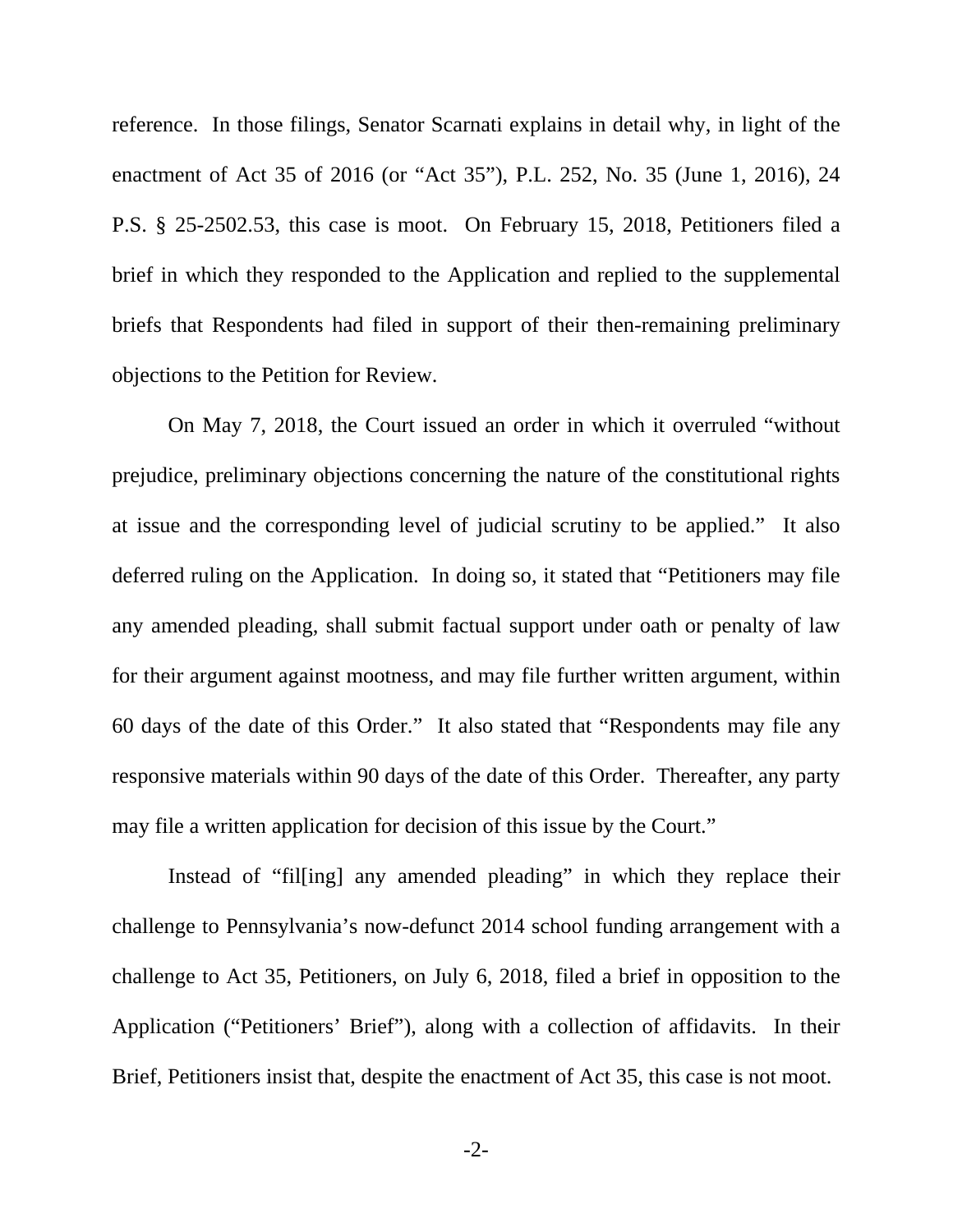Senator Scarnati now submits this brief in reply to Petitioners' Brief.

#### **ARGUMENT**

 As Senator Scarnati explains in his opening brief in support of the Application, this case is moot because of an intervening change in the law namely, the enactment of Act 35—and the Court should therefore dismiss it. *See*  Br. Supp. Appl. in Nature of Mot. Dismiss for Mootness at 6-16 (Dec. 27, 2017).

#### **A. The Mootness Standard**

 "Under the mootness doctrine a case may be dismissed for mootness at any time by a court, because generally, an actual case or controversy must exist at all stages of the judicial or administrative process." *Pa. Liquor Control Bd. v. Dentici*, 542 A.2d 229, 230 (Pa. Cmwlth. 1988). "The problems arise from events occurring after the lawsuit has gotten under way—changes in the facts or in the law—which allegedly deprive the litigant of the necessary stake in the outcome." *In re Gross*, 382 A.2d 116, 119 (Pa. 1978). "The mootness doctrine requires that an actual controversy must be extant at all stages of review, not merely at the time the complaint is filed." *Id.* (internal quotation marks omitted). An issue can become moot "as a result of an intervening change in the facts of the case" or "due to an intervening change in the applicable law." *Id*. at 119-20.

 There are exceptions to the mootness doctrine, which may come into play if "(1) the conduct complained of is capable of repetition yet evading review, or (2)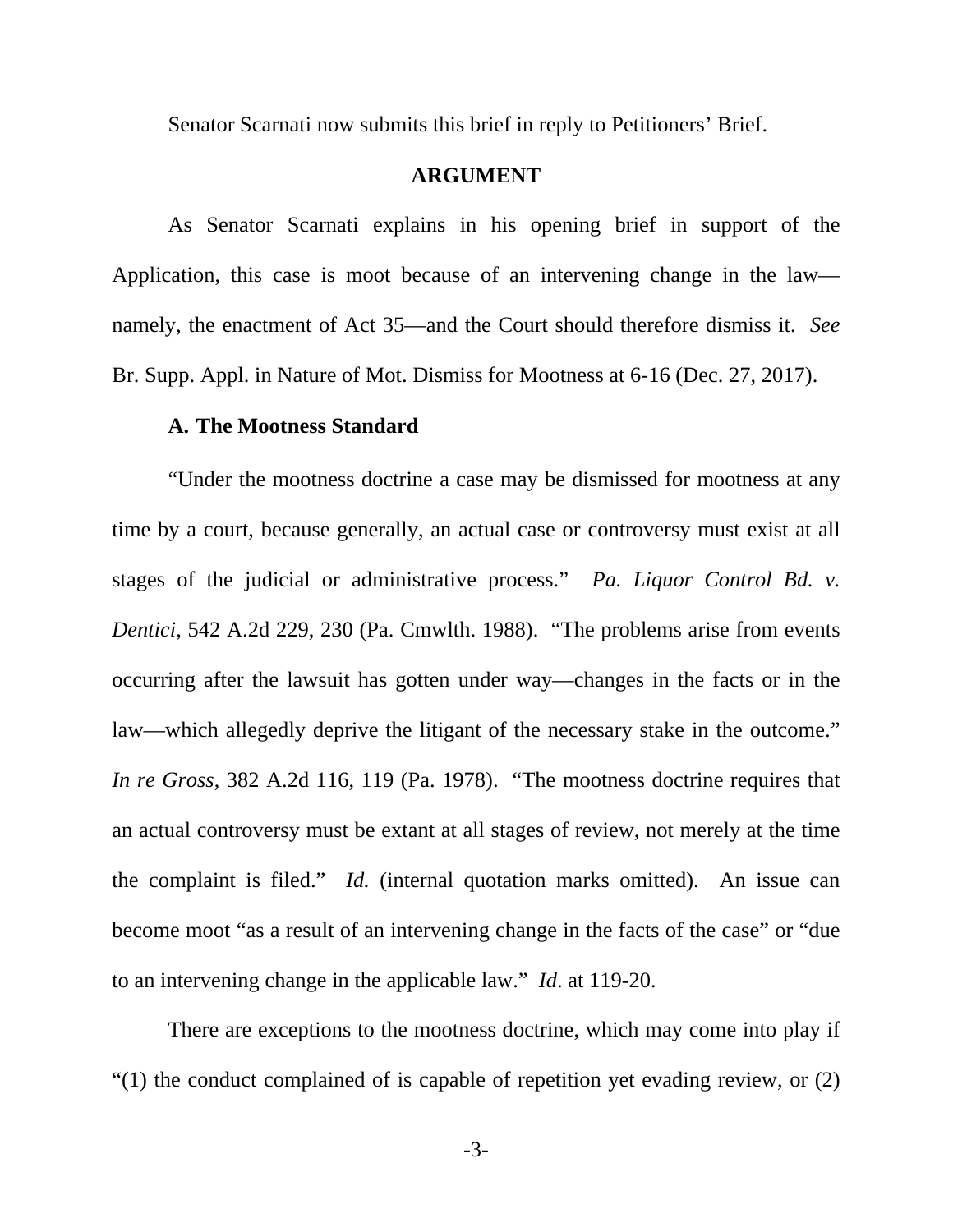involves questions important to the public interest, or (3) will cause one party to suffer some detriment without the Court's decision." *Cytemp Specialty Steel Div., Cyclops Corp. v. Pa. Pub. Util. Comm'n*, 563 A.2d 593, 596 (Pa. Cmwlth. 1989). "Notwithstanding these exceptions," this Court has explained, "constitutional questions are not to be dealt with abstractly." *Costa v. Cortes*, 142 A.3d 1004, 1017 (Pa. Cmwlth. 2016) (internal quotation marks and brackets omitted). "This Court, therefore, should be even *more reluctant* to decide moot questions which raise constitutional issues." *Id*. (emphasis added). "Instead, we prefer to apply the well-settled principle[] that courts should not decide a constitutional question *unless absolutely required* to do so." *Id*. (emphasis added) (internal quotation marks and brackets omitted).

#### **B. This Case is Moot**

 This case has become moot "due to an intervening change in the applicable law." *In re Gross*, 382 A.2d at 120.

As Senator Scarnati explains in his opening brief in support of the Application, the Petition for Review contains two constitutional claims. Petition at ¶¶ 300-311. Petitioners assert, in particular, that the Pennsylvania "school funding arrangement" that was in place in 2014, when they filed the Petition, violated the Education Clause (count one) by failing to ensure that students in lower-wealth school districts had access to sufficient resources to obtain an adequate education.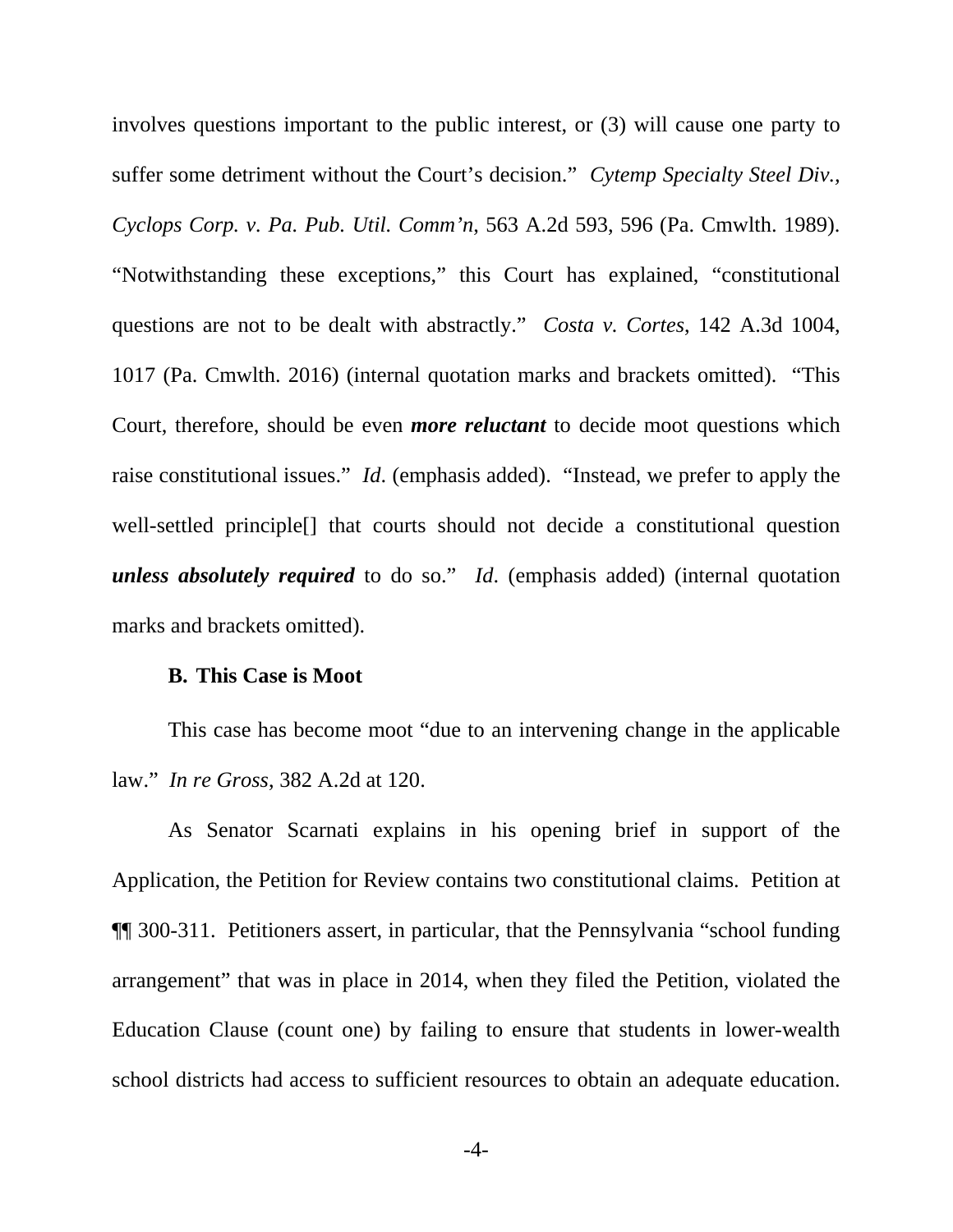*See id*. at ¶¶ 304 & 306; *see also id.* at ¶ 305 (noting that, under the Education Clause, Petitioners were challenging "[t]he current levels and allocation of publicschool funding"). And they assert that the 2014 school funding arrangement violated equal protection principles (count two) by denying students in lowerwealth school districts the same opportunity to obtain an adequate education as students in higher-wealth school districts. *See id*. at ¶¶ 307-311; *see also id.* at ¶ 310 (alleging that, by adopting then-current "school funding arrangement," Respondents violated equal protection principles). They criticize the 2014 school funding arrangement because it did not "consider" various factors that, in their view, it should have considered. *Id*. at ¶ 291. Petitioners, in effect, were challenging the amount of funding and the manner of funding.

 The 2014 school funding arrangement, however, is *no longer in effect*. On June 1, 2016, the General Assembly enacted Act 35, which established a new and different school funding formula that applies to the 2015-2016 school year and each school year afterwards. *See* 24 P.S. § 25-2502.53(b). The new funding formula, as embodied in Act 35, provides that "the Commonwealth shall pay to each school district a basic education funding allocation" that consists of "[a]n amount equal to the school district's basic education funding allocation for the 2013-2014 school year" along with a "student-based allocation[.]" 24 P.S. § 25-  $2502.53(b)(1)$  & (2). The student-based allocation takes into account numerous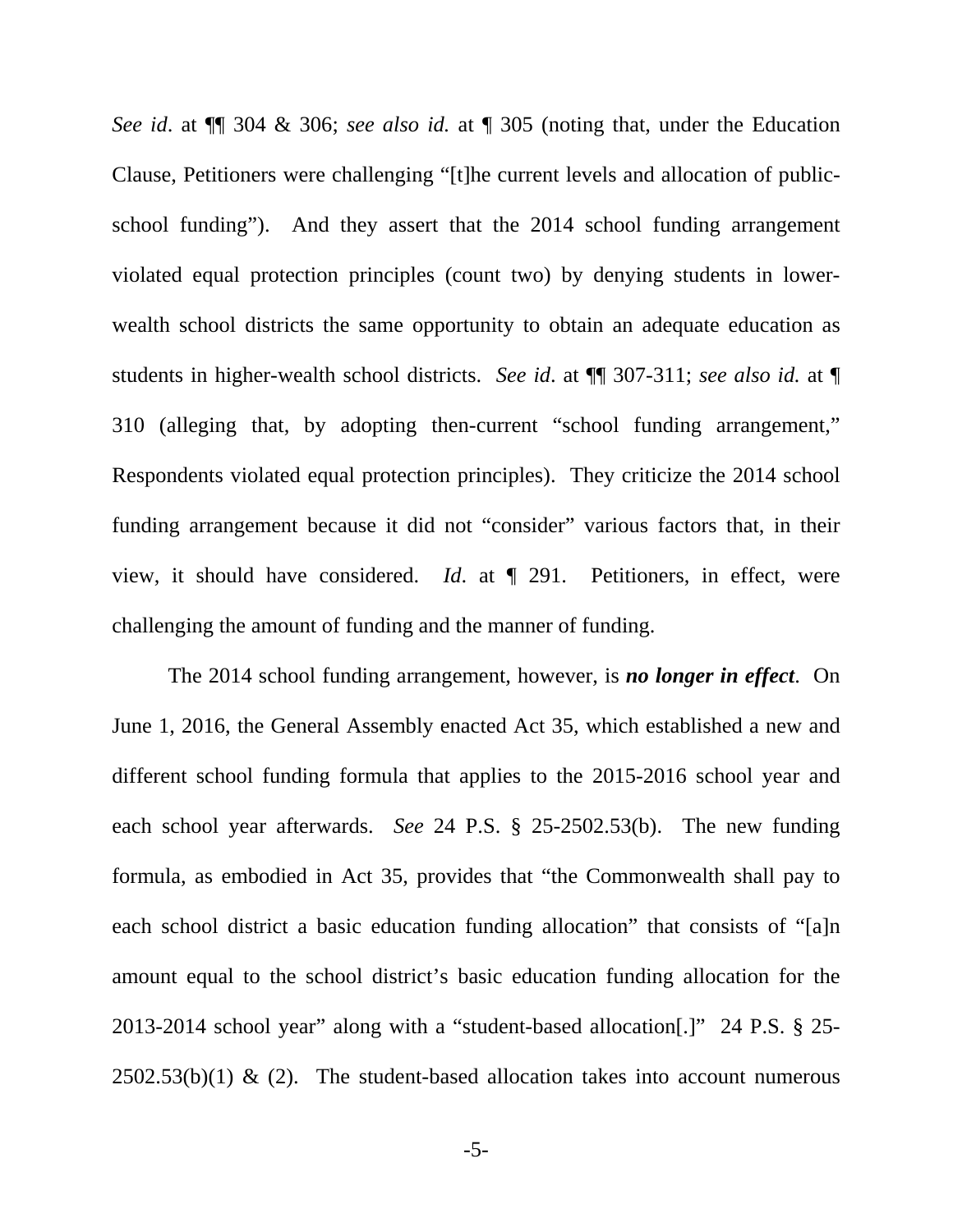student-focused and school-district-centric factors, including, among others, the district's wealth, current tax effort, size, population density, number of children who live in poverty, number of children who are English language learners, and number of children who are enrolled in charter schools. 24 P.S. § 25- $2502.53(b)(2)$  & (d) (definitions). Therefore, Act 35 supplanted the "funding arrangement" that was in place when Petitioners commenced this case.

 In other words, by the express terms of their Petition, Petitioners are challenging the 2014 school funding arrangement, which, they allege, was one of "thirteen one-time formulas" that the Commonwealth had used since 2008 to allocate state funding among school districts. Petition at ¶ 293. But that legal regime is gone. Now, under Act 35, as explained above, the Commonwealth is required each year to provide each school district with (1) "[a]n amount equal to the school district's basic education funding allocation for the 2013-2014 school year" and (2) the "student-based allocation.]" 24 P.S.  $\S$  25-2502.53(b)(1) & (2). Instead of being a "one-time formula," this formula applies to the 2015-2016 school year and each school year afterwards. *See* 24 P.S. § 25-2502.53(b) ("For the 2015-2016 school year and each school year thereafter…."). And, with its requirement for the Commonwealth to provide each school district with two different funding allocations, including the "student-based allocation," it differs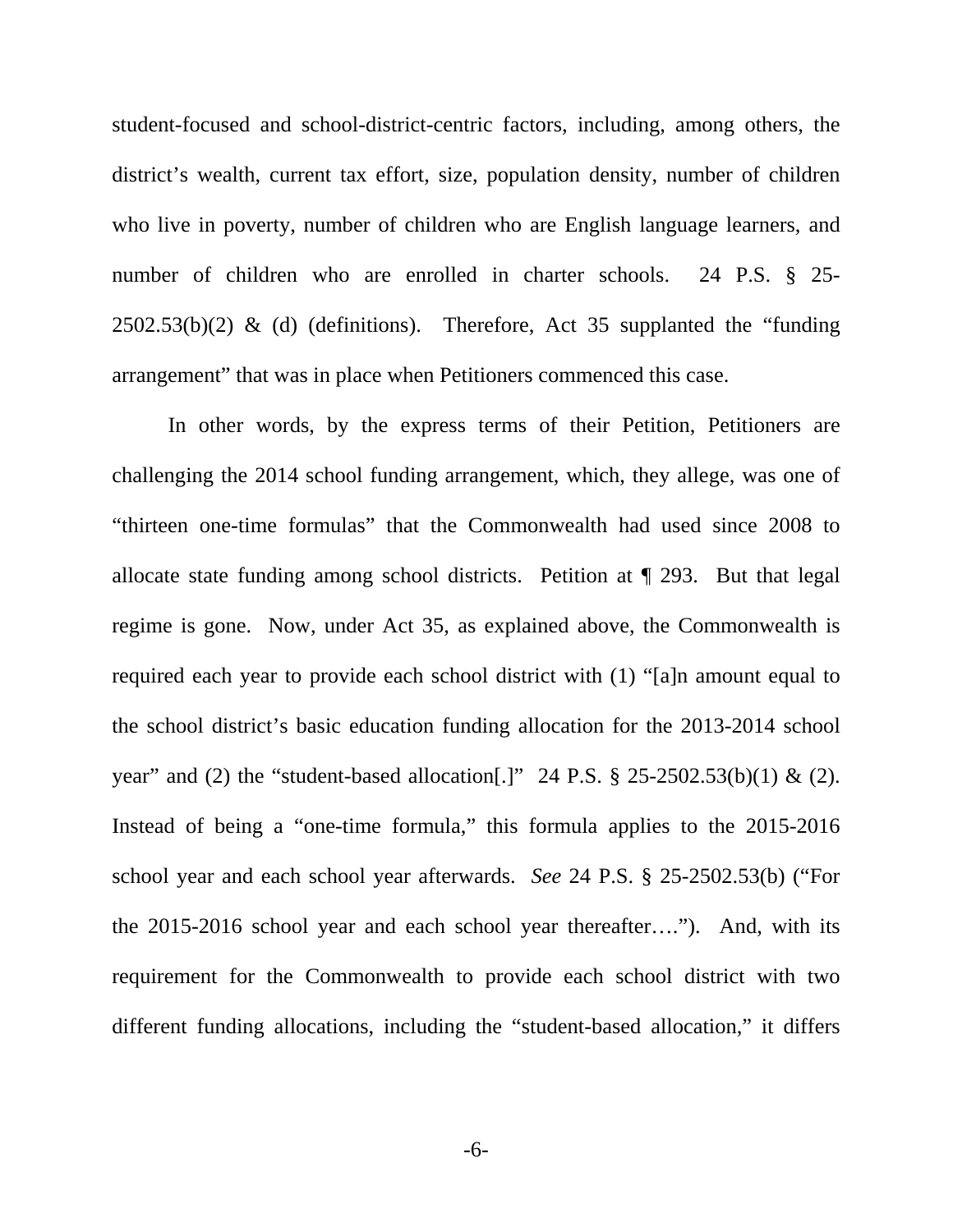from the 2014 school funding arrangement. With the enactment of Act 35, the amount of funding and the manner of funding have both changed.

 Data from the Pennsylvania Department of Education ("Department") show how Act 35 has functioned in practice.<sup>1</sup> The basic education funding that the Commonwealth has provided under the student-based allocation (or "SBA") has risen to \$550,000,000 for the 2018-2019 fiscal year. The level of overall basic education funding for Pennsylvania school districts has risen by approximately 9% since the 2014-2015 fiscal year. Even larger increases in basic education funding are evident in the student-based allocation funds that the Commonwealth has provided to the School District Petitioners. The following chart shows the studentbased allocation funds that the School District Petitioners have received, or will receive, under Act 35 and the percentage of basic education funding that the Commonwealth has distributed to them as student-based allocation funds. As the chart shows, the student-based allocation represents between approximately 9.9%

 $\overline{a}$ 

<sup>1</sup> *See* Pennsylvania Department of Education, Education Budget (last visited August 2, 2018) https://www.education.pa.gov/Teachers%20- %20Administrators/School%20Finances/Education%20Budget/Pages/default.aspx (showing 2018-19 Enacted Basic Education Funding Budget); Pennsylvania Department of Education, Historical Subsidy and Grant Information (last visited August 2, 2018), https://www.education.pa.gov/Teachers%20- %20Administrators/School%20Finances/Finances/Historical%20Files/Pages/defau lt.aspx (showing 2015-16, 2016-17 and 2017-18 Basic Education Funding Budgets).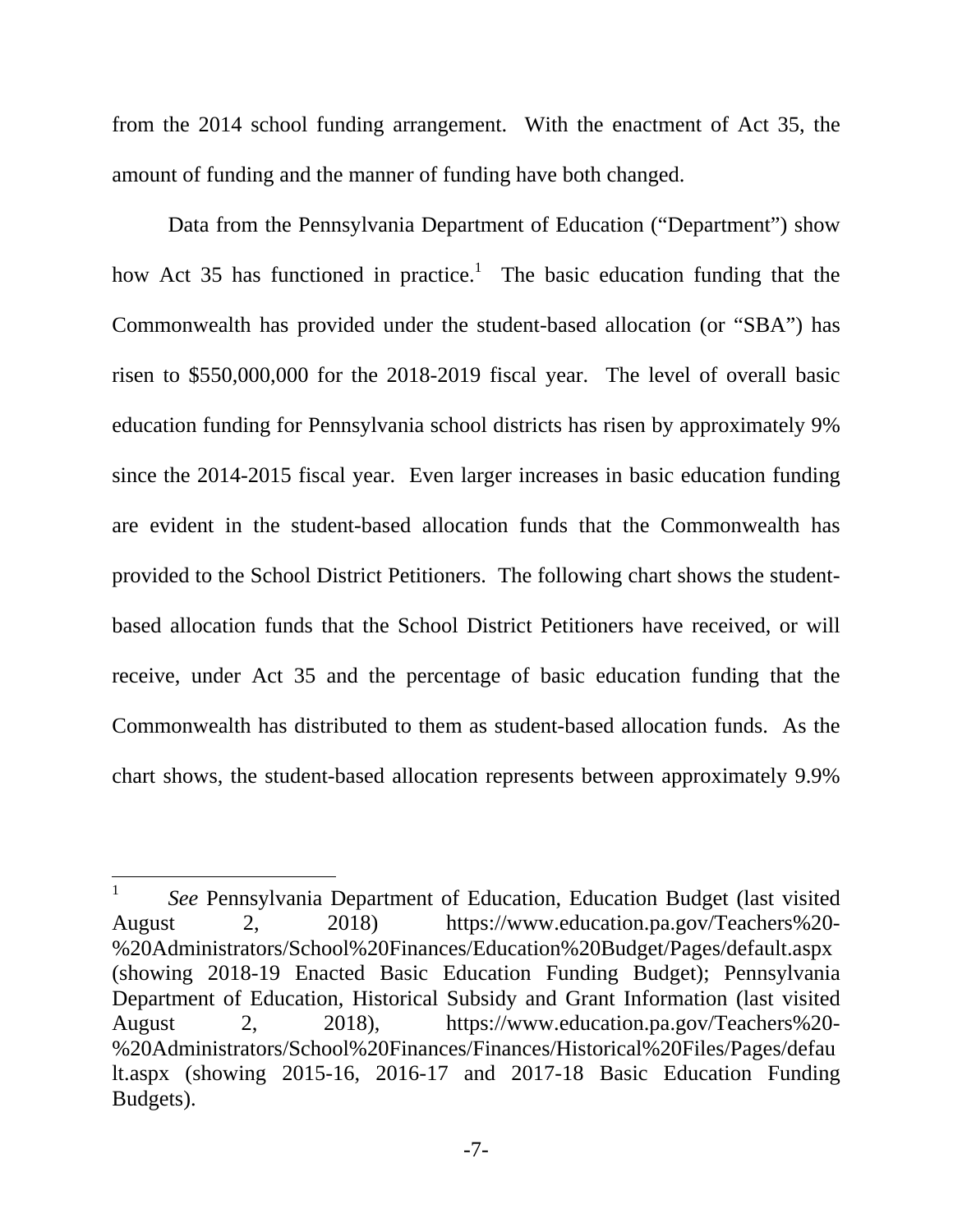|           |  | and 17.7% of the basic education funding that Petitioner School Districts have |  |  |  |
|-----------|--|--------------------------------------------------------------------------------|--|--|--|
| received: |  |                                                                                |  |  |  |

| <b>School District</b>                 | FY2015-16   | FY2016-17   | FY2017-18   | FY2018-19*<br>(estimated) |
|----------------------------------------|-------------|-------------|-------------|---------------------------|
| William Penn<br><b>SBA</b>             | \$670,043   | \$1,561,530 | \$1,854,141 | \$2,281,713               |
| William Penn<br>SBA %                  | 3.15%       | 7.04%       | 8.25%       | 9.97%                     |
| Panther Valley<br><b>SBA</b>           | \$316,098   | \$731,657   | \$917,161   | \$1,093,403               |
| Panther Valley<br>SBA %                | 3.96%       | 8.71%       | 10.69%      | 12.48%                    |
| <b>Lancaster SBA</b>                   | \$2,637,903 | \$6,091,153 | \$7,720,209 | \$8,765,086               |
| Lancaster SBA %                        | 4.67%       | 10.17%      | 12.55%      | 14.01%                    |
| <b>Greater Johnstown</b><br><b>SBA</b> | \$573,081   | \$1,327,950 | \$1,690,880 | \$2,417,352               |
| <b>Greater Johnstown</b><br>SBA %      | 3.31%       | 7.34%       | 9.16%       | 12.60%                    |
| <b>Wilkes Barre SBA</b>                | \$1,355,313 | \$3,108,042 | \$4,007,731 | \$5,154,573               |
| <b>Wilkes Barre</b><br>SBA %           | 5.38%       | 11.53%      | 14.38%      | 17.77%                    |
| Shenandoah<br><b>Valley SBA</b>        | \$251,252   | \$580,973   | \$685,696   | \$1,061,254               |
| Shenandoah<br>Valley SBA %             | 3.65%       | 8.05%       | 9.36%       | 13.78%                    |

These data demonstrate that, contrary to what Petitioners repeatedly claim, Act 35 and student-based allocation funding are not illusory or miniscule. In fact,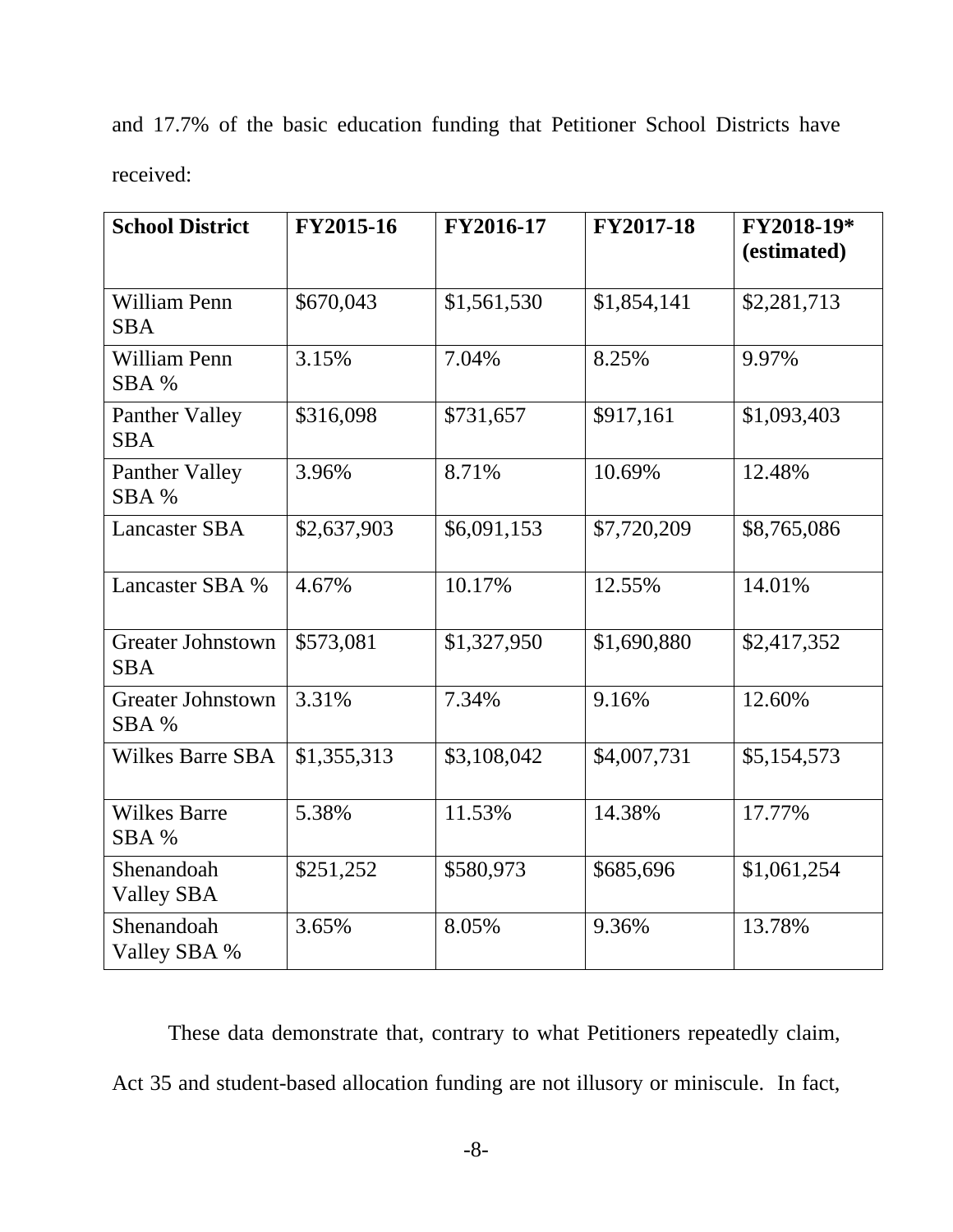a significant portion of the Petitioner School Districts' state funding is comprised of student-based allocation funds. Moreover, in every year since the enactment of Act 35, student-based allocation funding has grown, making it a more substantial portion of state funding with time.

All told, Petitioners are challenging statutes (namely, the 2014 school funding statutes) that no longer have any force or effect. Act 35 is different from and has superseded them. This case is therefore moot. *See, e.g., In re Gross*, 382 A.2d at 120.

## **1. By definition, Petitioners are challenging statutes**

 Faced with these points, Petitioners argue that their "Education Clause claim is not based on a specific statute or regulation. Rather, it is based on allegations that Respondents are not providing sufficient funds to maintain a thorough and efficient system of public education, as required by the Education Clause." Petitioners' Brief at 8. This argument is misguided. It is *only* through statutes that the Commonwealth "provid[es]…funds" to school districts. *See, e.g.,* Pa. Const. art. III, § 24 ("[n]o money shall be paid out of the treasury, except on appropriations made by law"). So, by asserting that the Commonwealth is "not providing sufficient funds" to school districts, Petitioners are necessarily challenging statutes (namely, the 2014 school funding statutes).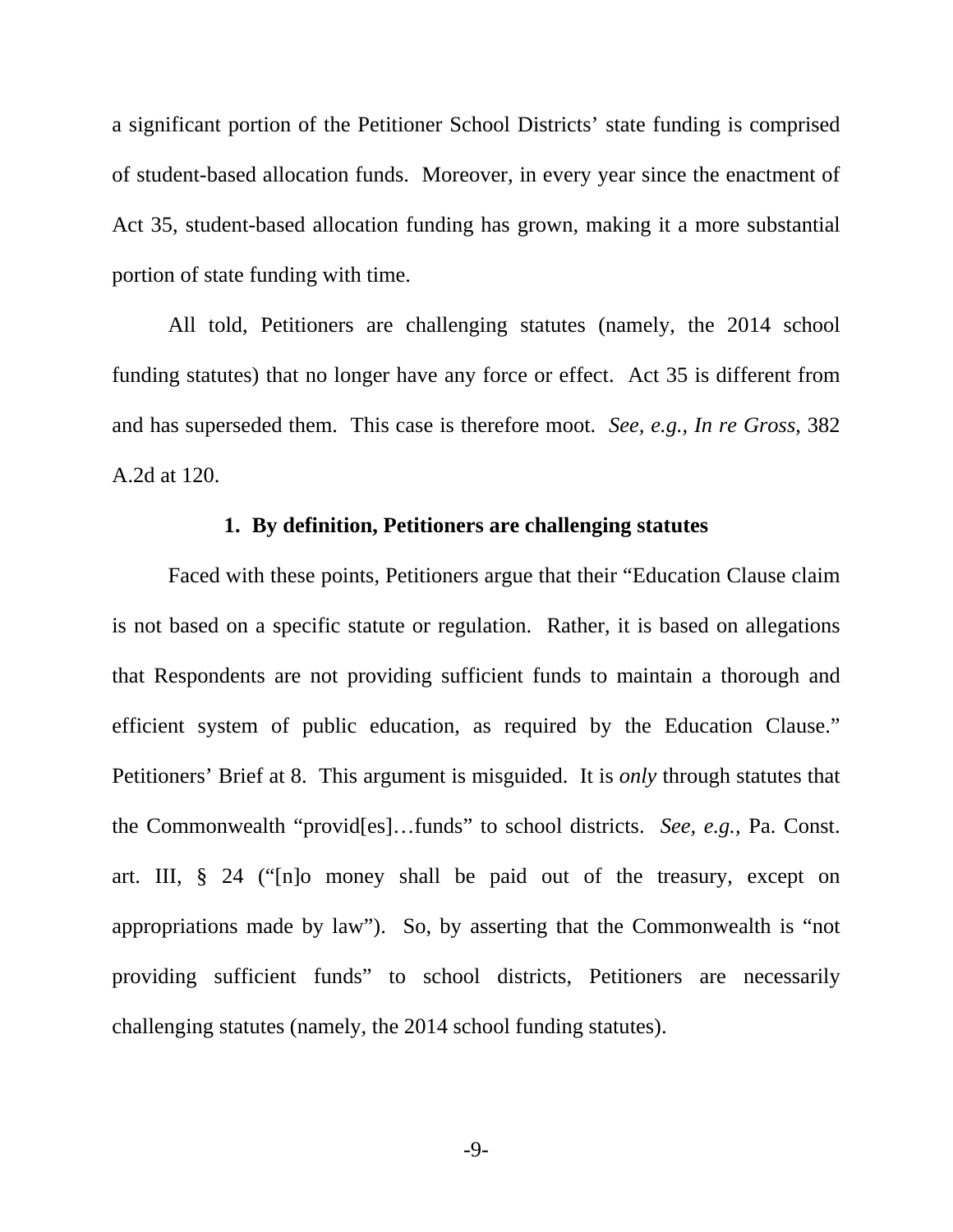For the same reasons, Petitioners are mistaken in contending that, "[l]ike their Education Clause claim, Petitioners' equal protection claim is not based on a single statute or regulation. Rather it is based on the General Assembly's adoption of an irrational and inequitable school funding scheme that creates vast disparities between high-wealth and low-wealth districts[.]" Petitioners' Brief at 18. The Petitioners conjure up a "school funding scheme" as something distinct from the statute that created it. Again, it is only through statutes that the General Assembly adopts "school funding scheme[s]." Pa. Const. art. III, § 24; *see also In re Marshall*, 69 A.2d 619, 626 (Pa. 1949) ("Legislative power is the power to make, alter, and repeal laws.") (internal quotation marks omitted). So, by asserting that the General Assembly has adopted "an irrational and inequitable school funding scheme," Petitioners are necessarily challenging statutes—specifically, the 2014 school funding statutes.

## **2. Petitioners' belief that Act 35 is unconstitutional does not mean that their challenge to Pennsylvania's 2014 school funding arrangement is not moot**

 Perhaps appreciating that they are challenging statutes, Petitioners also argue at length—but wrongly—that this case is not moot because Act 35 did not "solve" the "funding problems" that, in their Petition for Review, they allege in connection with Pennsylvania's 2014 school funding arrangement. Petitioners' Brief at 1. With regard to their Education Clause claim, for example, they contend that "Act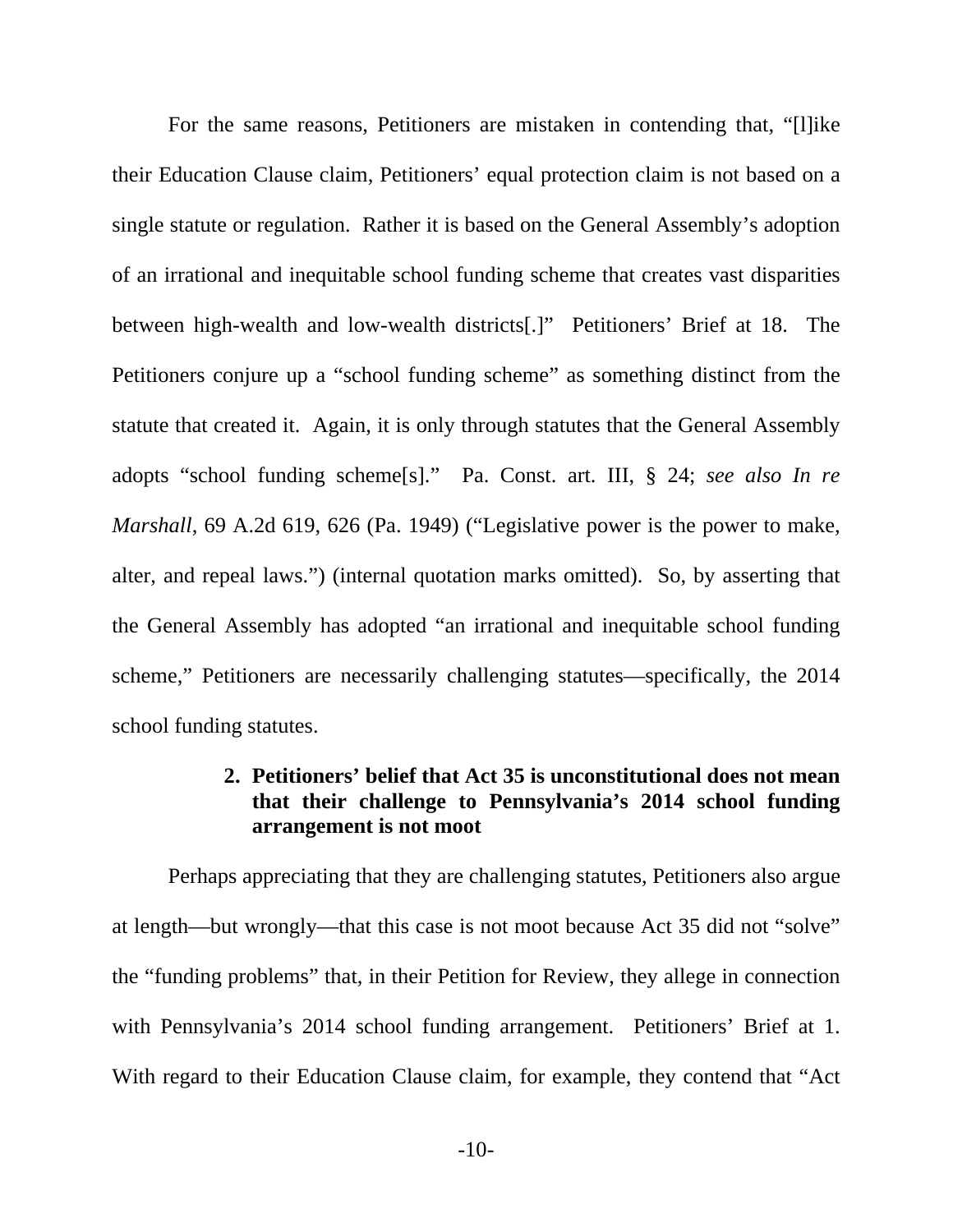35 has not in any way addressed the inadequacy of Pennsylvania's school funding scheme." *Id.* at 11. They allege, more specifically, that Act 35 "did nothing to increase statewide education funding levels" and, likewise, "did nothing to ensure that school districts receive funding sufficient to meet their *actual needs*." *Id*. at 9 (emphasis in original). Petitioners then go on for pages making allegations and references to affidavits that are meant to show that, under Act 35, school districts "still lack the resources necessary to provide a thorough and efficient education." *Id.* at 11-18.<sup>2</sup>

 Petitioners take the same approach with regard to their equal protection claim. They insist that "Act 35 has not addressed the vast inequality in Pennsylvania's school funding scheme and children continue to be deprived of an equal opportunity to obtain an adequate education." *Id*. at 22. And then they make a variety of allegations and references to an affidavit that are meant to support this contention. *Id*. at 20-22.

 $\overline{a}$ 

<sup>2</sup> None of these allegations and references are contained in the Petition and, in this context, none of them may be taken as true. Petitioners cannot use a brief to amend or supplement the allegations in the Petition. *See, e.g., Consumer Party of Pa. v. Commonwealth*, 507 A.2d 323, 336 (Pa. 1986) (rejecting appellants' contention that "they 'changed' their pleadings to allege a violation of Article II, section 8 in their summary judgment papers[,]" and concluding that the Article II, section 8 issue was not properly before the court because "[t]here is no evidence in the record . . . that [appellants] sought to amend their complaint or their motion for summary judgment.") (overruled on other grounds by *Pennsylvanians Against Gambling Expansion Fund, Inc. v. Commonwealth*, 877 A.2d 383, 408 (Pa. 2005)).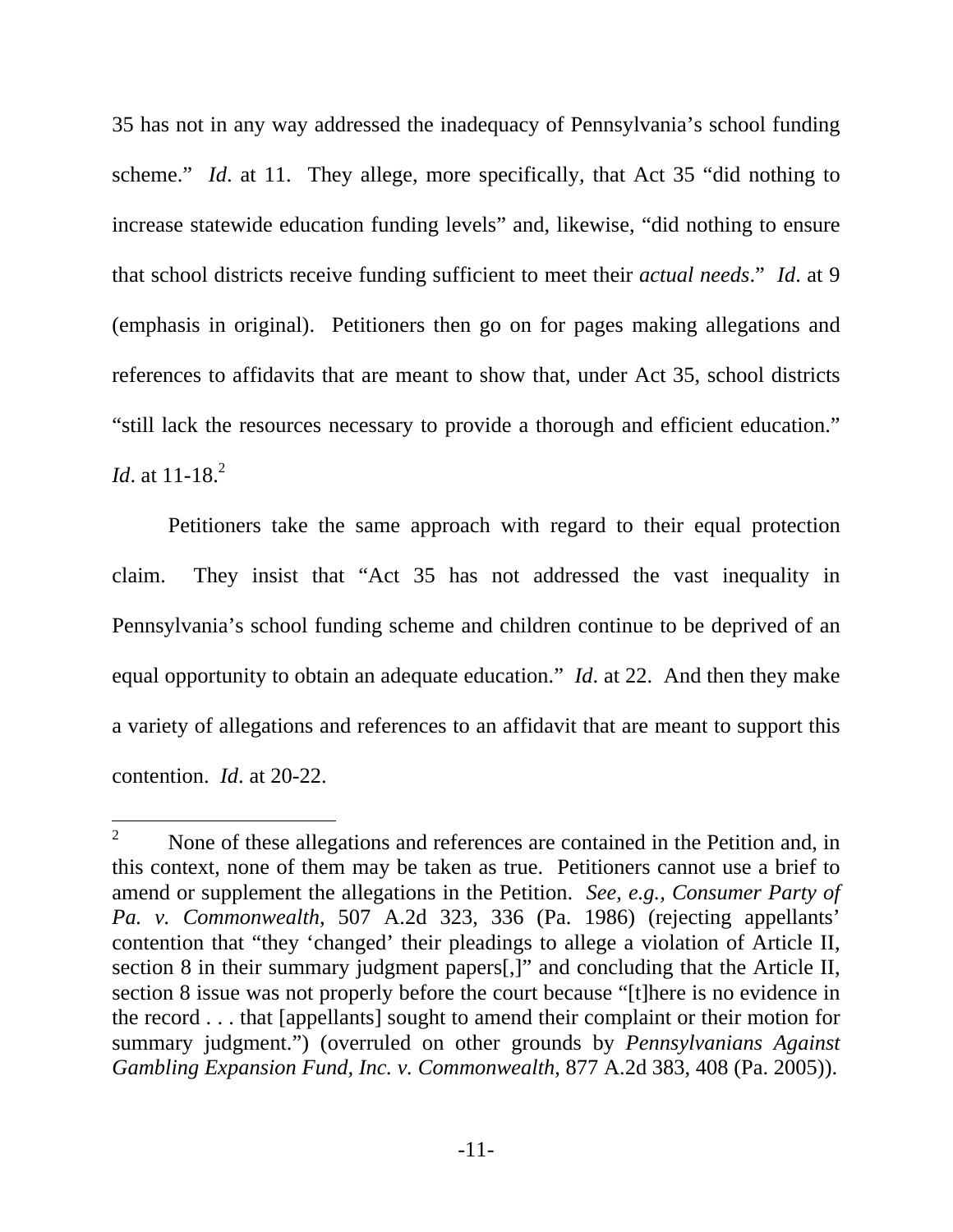But what Petitioners fail to appreciate is that, for purposes of the mootness analysis, what matters is *not* whether they believe that Act 35 is unconstitutional in its effects for essentially the same reasons that they believe the 2014 school funding arrangement was unconstitutional in its effects. Instead, what matters is that Act 35 is materially *different* from and *replaced* the 2014 funding arrangement, as explained above. And, in the Petition, the Petitioners are challenging the 2014 arrangement *alone*, not Act 35. Under these circumstances, this case is moot.

 As Senator Scarnati explains in his opening brief, the fact that this case is moot is crystallized by focusing on the "factors" that Petitioners claim the prior school funding arrangement should have, but failed to, consider. They allege that the 2014 arrangement did not consider, for example, the "additional expense" of educating economically-disadvantaged students and English-language learners and the differences among school districts with regard to things like size, location, population density, and costs of living. Petition at ¶ 291. And yet, in addition to requiring an annual payment to each school district in an amount equal to the "school district's basic education funding allocation for the 2013-2014 school year," 24 P.S. § 25-2502.53(b)(1), the Act 35 funding formula *expressly considers* all of those factors (and more). *See* 24 P.S. § 25-2502.53(b)(2) & (d) (definitions). Those factors go into determining the "student-based allocation" that the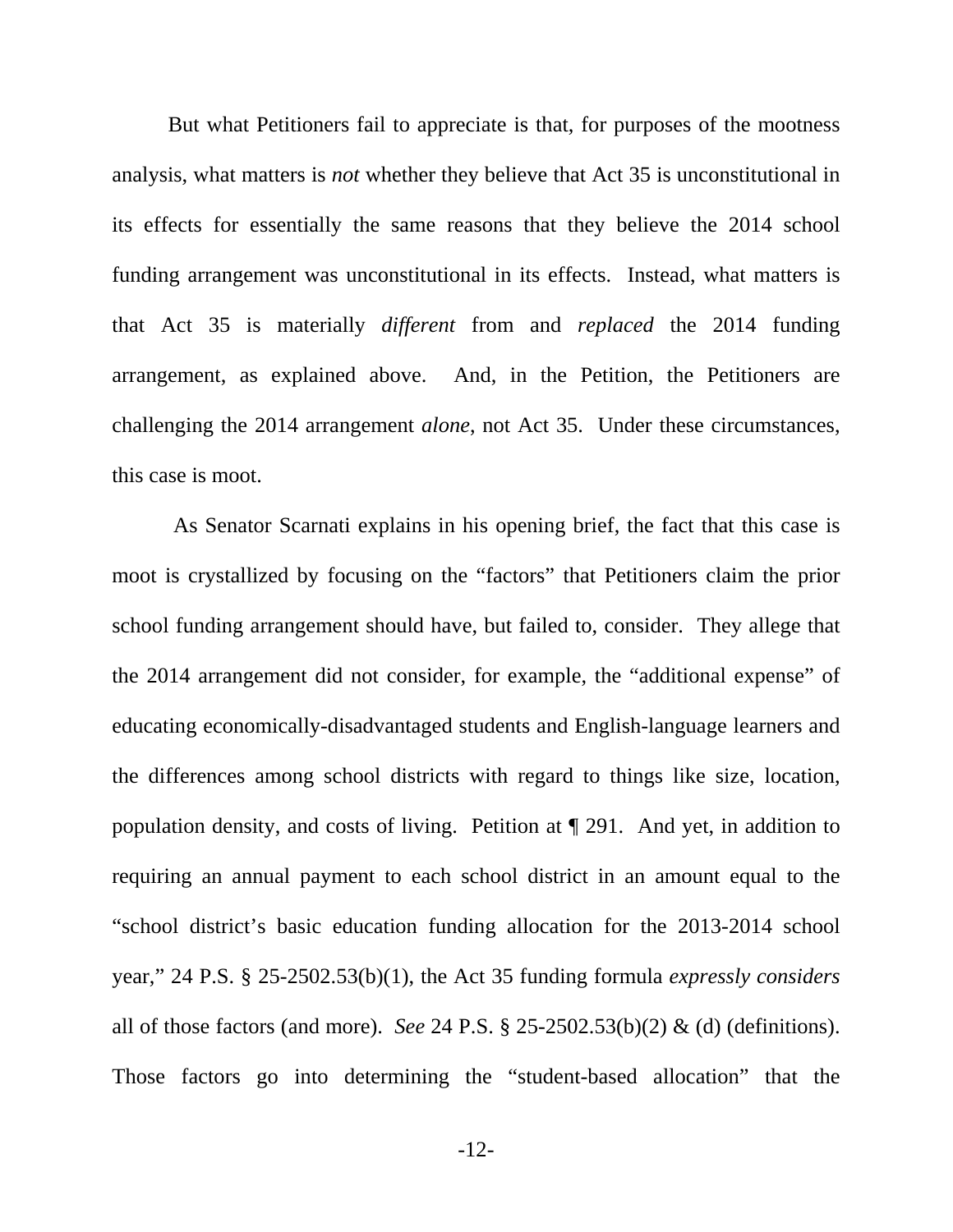Commonwealth must pay to each school district each year. *See id.* It is therefore plain that Petitioners are challenging a legal state of affairs that no longer exists and one that, by the same token, has been replaced by a statute (Act 35) that is markedly different from it.

 Petitioners, though, contend that "[i]ntervening legislation like Act 35 cannot render a claim moot if it does not actually address the underlying problem[.]" Petitioners' Brief at 10. They claim that the legislation must "*completely* resolve[] the underlying issue." *Id.* (emphasis in original). They are mistaken. There is nothing in Pennsylvania law to suggest that, when one statute supersedes a different statute, a challenge to the former statute is not moot if the challenger claims the new statute causes the same "problem" as the old one.<sup>3</sup>

 $\overline{a}$ 

<sup>3</sup> Petitioners suggest that two cases support this proposition, *see* Petitioners' Brief at 10, but neither of them actually does so. In *Conti v. Department of Labor and Industry*, 175 A.2d 56 (Pa. 1961), the question was whether an administrative order that set minimum wages for certain employees violated the Minimum Wage Law of 1937. The court concluded that the enactment of the Minimum Wage Act of 1961 mooted the question because that statute *superseded* the order by setting minimum wages for the same employees. *Id.* at 57. The court did not suggest that a challenge to a superseded statute is not moot if the challenger asserts that the superseding statute causes the same "problem" as the old one. Likewise, in *Stilp v. Commonwealth*, 905 A.2d 918 (Pa. 2006), this Court concluded that, because Act 72 of 2005 had repealed Act 44 of 2005, a constitutional challenge to the latter statute was moot. *Id.* at 926. On appeal, our Supreme Court determined that Act 72 of 2005 was itself partially unconstitutional and that, therefore, it had failed to fully repeal Act 44 of 2005. The Supreme Court then concluded that, because "part of Act 44 [of 2005], at least presumptively, is *still operative*[,]" the challenge to that statute was not moot. *Id*. at 951 (emphasis added). Here, by contrast, the 2014 school funding arrangement is no longer operative.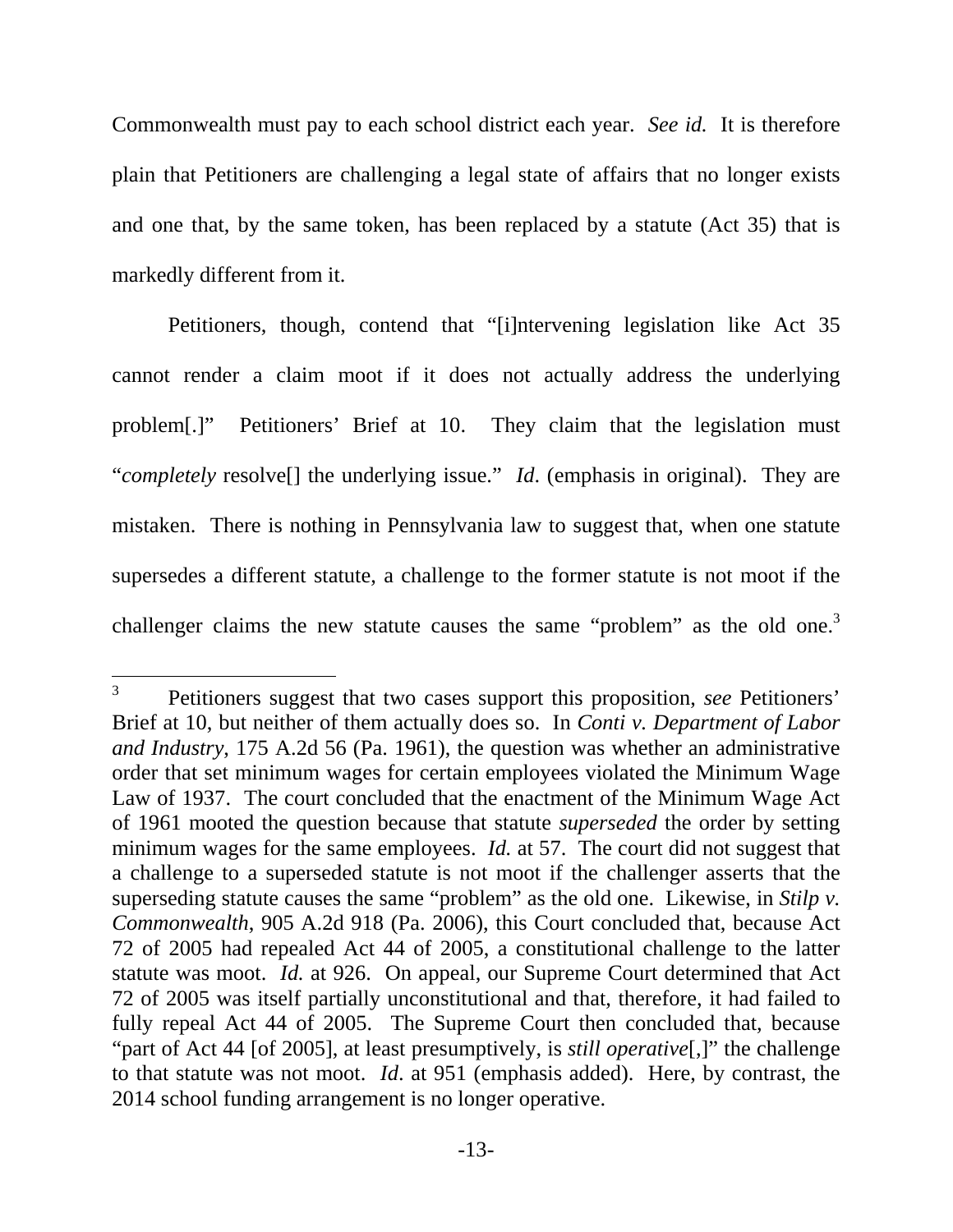Rather, because the old statute no longer has any force or effect, the challenge is moot.

This point is illustrated by this Court's decision in *Commonwealth v. Packer Township*, 60 A.3d 189 (Pa. Cmwlth. 2012). There, the Pennsylvania Attorney General challenged a township's ordinance on grounds that two statewide statutes preempted it. During the course of the litigation, the Township repealed the ordinance. This Court observed that "because the Ordinance that [was] challenged has since been repealed, the petition for review filed by the Attorney General is moot." *Id.* at 192. The Court later emphasized that it "cannot review a nonexistent ordinance." *Id*. at 193.

 By the same logic, this Court cannot review and pass upon the validity of the 2014 Pennsylvania school funding arrangement. Act 35 has fully supplanted it and the Court "cannot review a non-existent" statute. This point is particularly pronounced here because Petitioners seek only forward-looking injunctive and declaratory relief. A declaration or injunction regarding a superseded statute would be meaningless.

 Additional support for this conclusion is found in the U.S. Supreme Court's decision in *Diffenderfer v. Central Baptist Church of Miami, Florida, Inc.*, 404 U.S. 412 (1972). There, the plaintiffs challenged, on First Amendment grounds, a Florida statute that exempted from taxation certain church property that was used,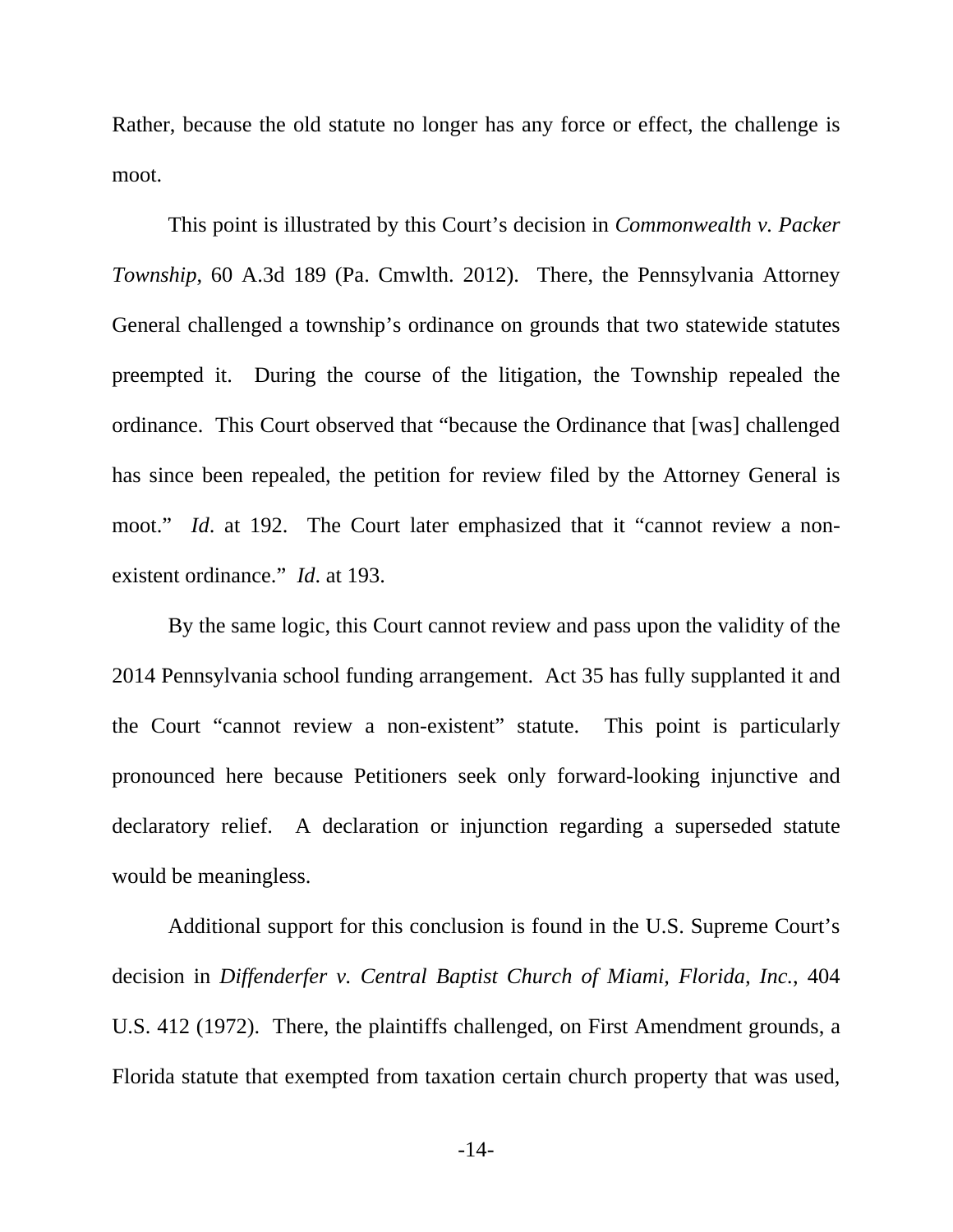in part, as a commercial parking lot. After the Supreme Court took jurisdiction of the case, the Florida legislature repealed the statute and replaced it with another one, which exempted from taxation only church property that was used "predominately" for religious purposes. The Supreme Court concluded that the case was moot, stating that the "only relief sought in the complaint was a declaratory judgment that the now repealed [statute] is unconstitutional as applied to a church parking lot used for commercial purposes and an injunction against its application to said lot. This relief is . . . inappropriate now that the statute has been repealed." *Id*. at 414-15. Recognizing that the plaintiffs might wish to challenge the new statute, the Court declined to order a dismissal of the case and instead vacated the trial court's judgment and "remand[ed] the case to the District Court with leave to the appellants to amend their pleadings." *Id*. at 415.

As another federal court therefore later observed, citing *Diffenderfer*,

A case is moot even when a challenged statute is replaced with new legislation that, while not obviously or completely remedying the alleged infirmity in the original act, is more narrowly drawn. The new law ultimately may suffer from the same legal defect as the old, but the statute may be sufficiently altered so as to present a substantially different controversy.

*Trewhella v. City of Lake Geneva*, 249 F.Supp.2d 1057, 1061-62 (E.D. Wis. 2003).

 These principles apply with equal force here. Act 35 is different from and replaced the 2014 school funding arrangement that Petitioners are challenging in their Petition for Review. And, while Petitioners believe that Act 35 is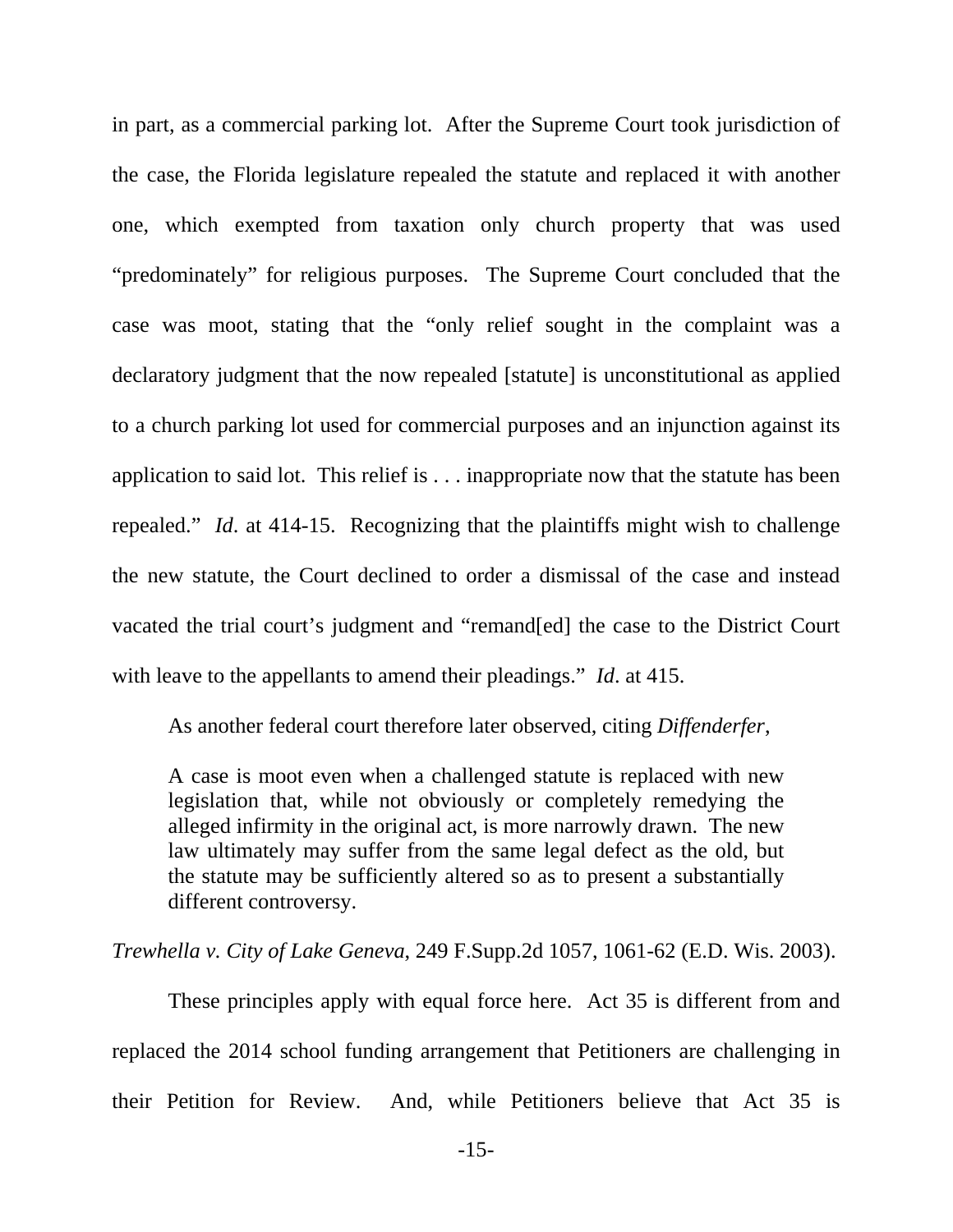unconstitutional in its effects for essentially the same reasons that they believe the 2014 arrangement was unconstitutional in its effects, the controlling legal regime, as explained above in Argument Part B, was nevertheless "sufficiently altered so as to present a substantially different controversy." This case is therefore moot.

#### **C. None of the Exceptions to the Mootness Doctrine Apply Here**

 Invoking the "great public importance" exception to the mootness doctrine, Petitioners say that, even if this case is moot, "[t]here can be no question that the issue of public education funding is of great public interest." Petitioners' Brief at 24. But, in taking this approach, Petitioners fail to appreciate that "[a] controlling factor in determining whether the moot questions may be properly reviewed under the great public importance exception is whether 'the legislature obviously recognized the significance of [such] questions.'" *Harris v. Rendell*, 982 A.2d 1030, 1037 (Pa. Cmwlth. 2009) (quoting *In re Gross*, 382 A.2d at 123). If "the statute 'deals squarely with the issues,' the case does not fall within the great public importance exception." *Id*. Here, as explained above, Act 35 deals with the issues that Petitioners raise in their Petition. The Act 35 funding formula, for example, considers the factors that, according to Petitioners, the prior school funding arrangement should have, but failed to, consider. Act 35 attempts to address the concerns that Petitioners raise (among others). "In view of the new comprehensive statutory scheme," therefore, "there is no longer a need to assess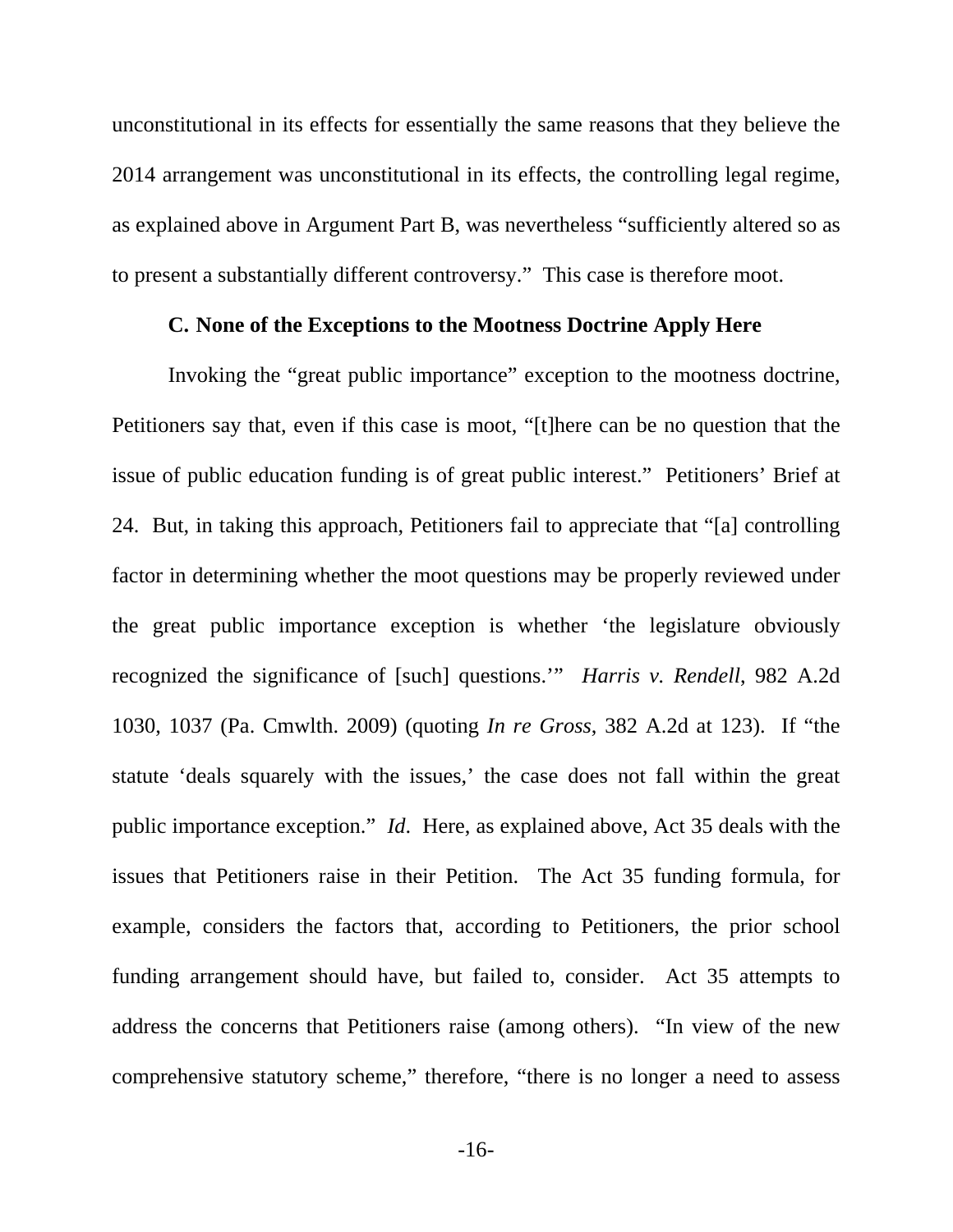the validity of the former scheme." *In re Gross*, 382 A.2d at 123; *see also Packer Twp.*, 60 A.3d at 193 ("Similarly, in this case, because the Ordinance is no longer in effect, there is no need to assess its validity.").

 If Petitioners believe that Act 35, like the prior school funding arrangement, violates the Education Clause and equal protection principles, they are not precluded from challenging it on those grounds. They may allege – in a new case<sup>4</sup> – that Act 35 is unconstitutional even though, in addition to requiring the Commonwealth to pay each school district an annual amount equal to the "school district's basic education funding allocation for the 2013-2014 school year," 24 P.S. § 25-2502.53(b)(1), it expressly considers the factors that, they say, the prior school funding arrangement should have considered. *See* 24 P.S. § 25-  $2502.53(b)(2)$  & (d) (definitions). But they may not continue to pretend that their challenge to the 2014 school funding regime is also a challenge to Act 35.

 Petitioners separately contend that their claims are "quintessentially capable of repetition yet evading review." Petitioners' Brief at 24. They state, in this regard, that "Respondents are effectively asking the Court to declare Petitioners' claims moot with the passage of *any* appropriations bill that makes even the *slightest* change to the education funding scheme, no matter how minimal the  $\overline{a}$ 4 In its May 7, 2018 order, this Court gave Petitioners an opportunity to amend their Petition to include a challenge to Act 35. Petitioners declined to do so. This Court should therefore dismiss this action rather than giving Petitioners

another opportunity to amend.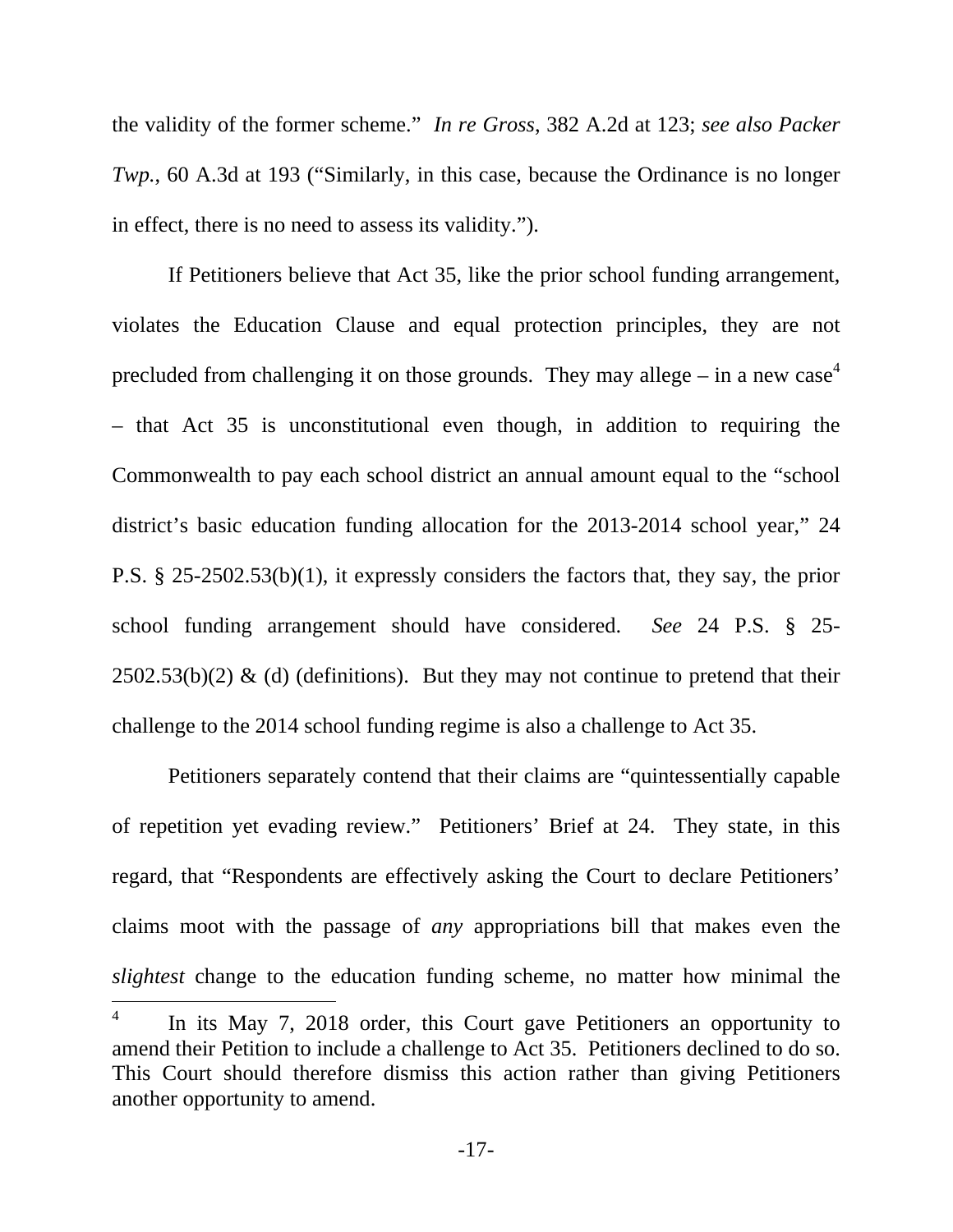impact on funding levels or disparities and how significant the evidence of continuing harm." *Id*. (italics in original). Petitioners are mischaracterizing Senator Scarnati's position.<sup>5</sup>

 The point here is that Act 35 is different from and fully replaced the 2014 school funding arrangement. It does not represent, in Petitioners' words, just "the slightest change[.]" Under Act 35, unlike the prior arrangement, the Commonwealth is required each year to provide each school district with (1) "[a]n amount equal to the school district's basic education funding allocation for the 2013-2014 school year" and (2) a "student-based allocation[,]" which takes into account the factors that, in Petitioners' view, the prior arrangement improperly failed to consider. *See* 24 P.S. § 25-2502.53(b)(1) & (2). This formula applies "[f]or the 2015-2016 school year and each school year thereafter." 24 P.S. § 25- 2502.53(b). In total, the Commonwealth has directed \$1.5 billion to Pennsylvania schools under the student-based allocation, as part of Basic Education Funding, between fiscal year 2015-2016 and fiscal year 2018-2019. The amount of studentbased allocation funding has increased in every year since Act 35's enactment. And yet, Petitioners claim that it is not and will never be constitutionally sufficient. They say that Act 35 "enshrined the existing scheme's inadequacy and inequity in

 $\overline{a}$ 

<sup>5</sup> Petitioners also mistakenly conflate an annual appropriations act with the permanent, substantive formula that Act 35 establishes. The former will change from year to year. The latter has been the law since 2016 and must be presumed to continue in effect.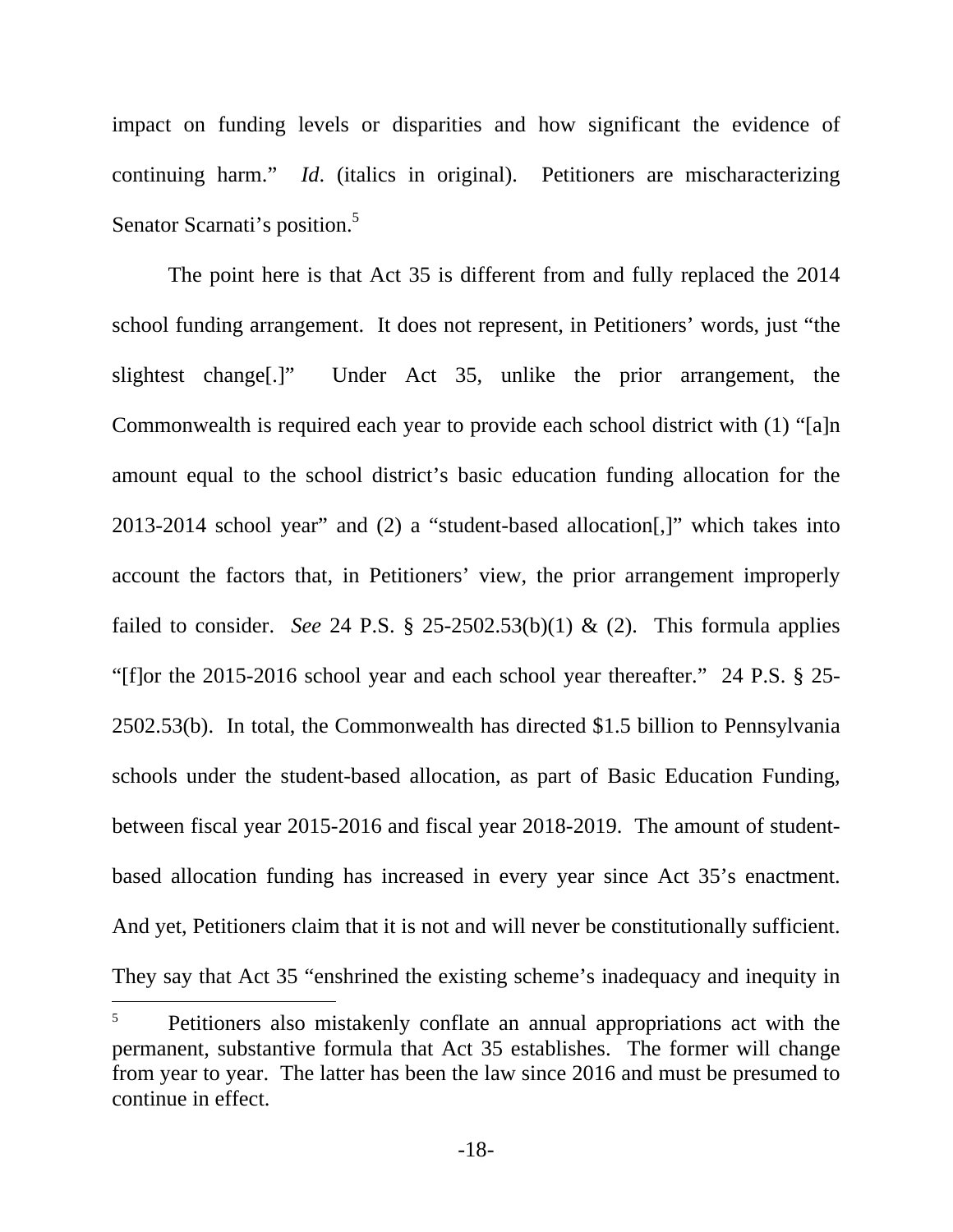perpetuity." Petitioners' Brief at 2. And, similarly, they say that "Act 35 continues to allocate the vast majority of education funding in an arbitrary manner based on what school districts happened to receive during the 2013-14 school year, without regard to whether those funding levels are sufficient to provide their students with basic educational resources and services." *Id*. at 9-10.

 Given that the Act 35 formula applies in perpetuity and that Petitioners believe that it will never be constitutionally sufficient, the claims at hand will not "evade review." Petitioners are free to file a new action in which they challenge Act 35.

 Bearing in mind that "constitutional questions are not to be dealt with abstractly" and that "[t]his Court, therefore, should be even more reluctant to decide moot questions which raise constitutional issues," *Costa*, 142 A.3d at 1017 (internal quotation marks and brackets omitted), the Court should dismiss this case as moot. There is no reason for the Court to deviate from the "well-settled principles that courts should not decide a constitutional question unless absolutely required to do so." *Id*. (internal quotation marks and brackets omitted).

#### **CONCLUSION**

For the foregoing reasons and those set forth in Senator Scarnati's opening brief in support of the Application, this Court should grant the Application and dismiss this case as moot.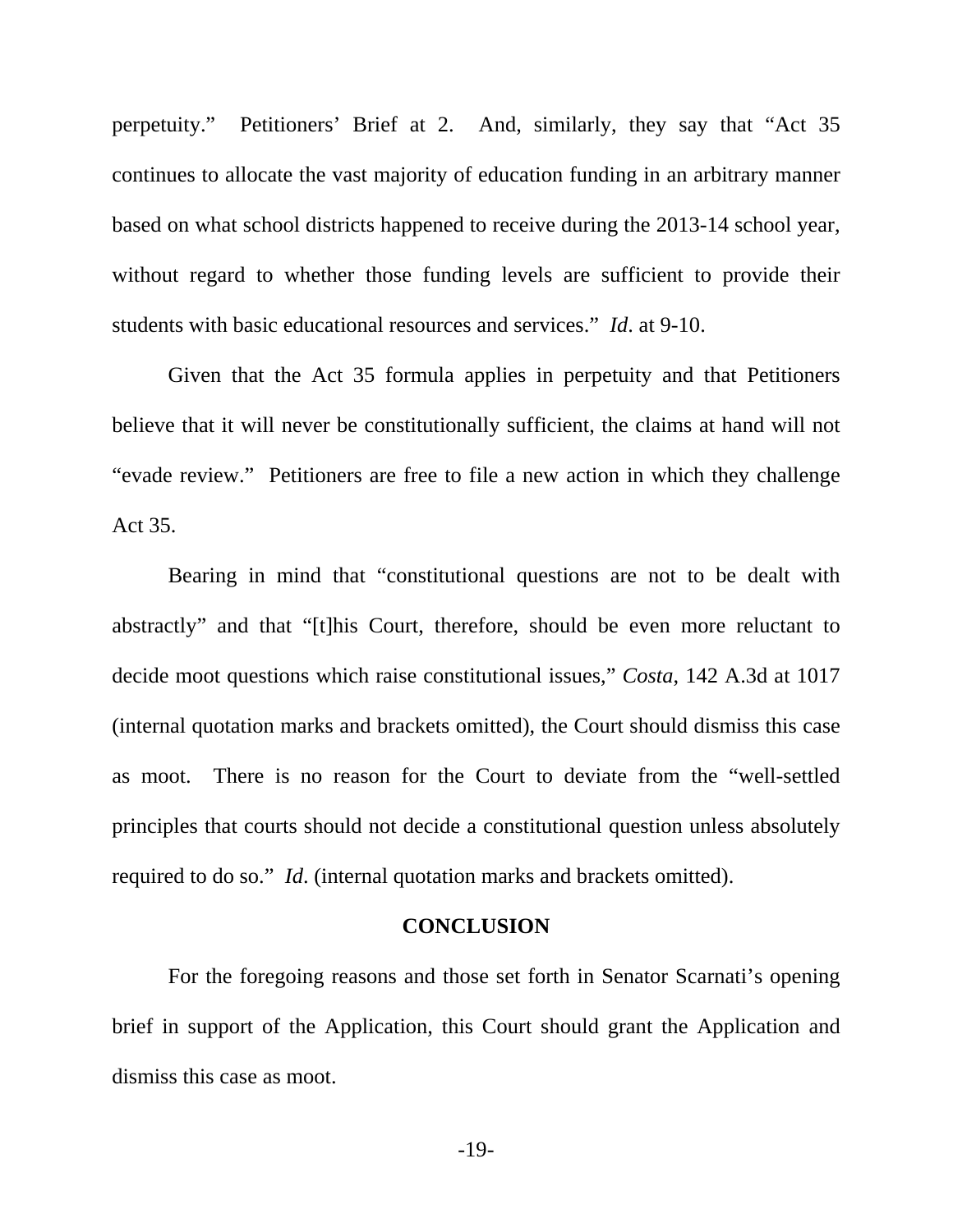Respectfully submitted,

August 3, 2018 /s/ Anthony R. Holtzman John P. Krill, Jr. PA 16287 Anthony R. Holtzman PA 200053 Thomas R. DeCesar PA 309651 K&L Gates LLP 17 North Second Street, 18th Floor Harrisburg, PA 17101-1507 (717) 231-4500 (717) 231-4501 (fax) john.krill@klgates.com *Counsel for Joseph B. Scarnati, III, President pro tempore of the Pennsylvania Senate*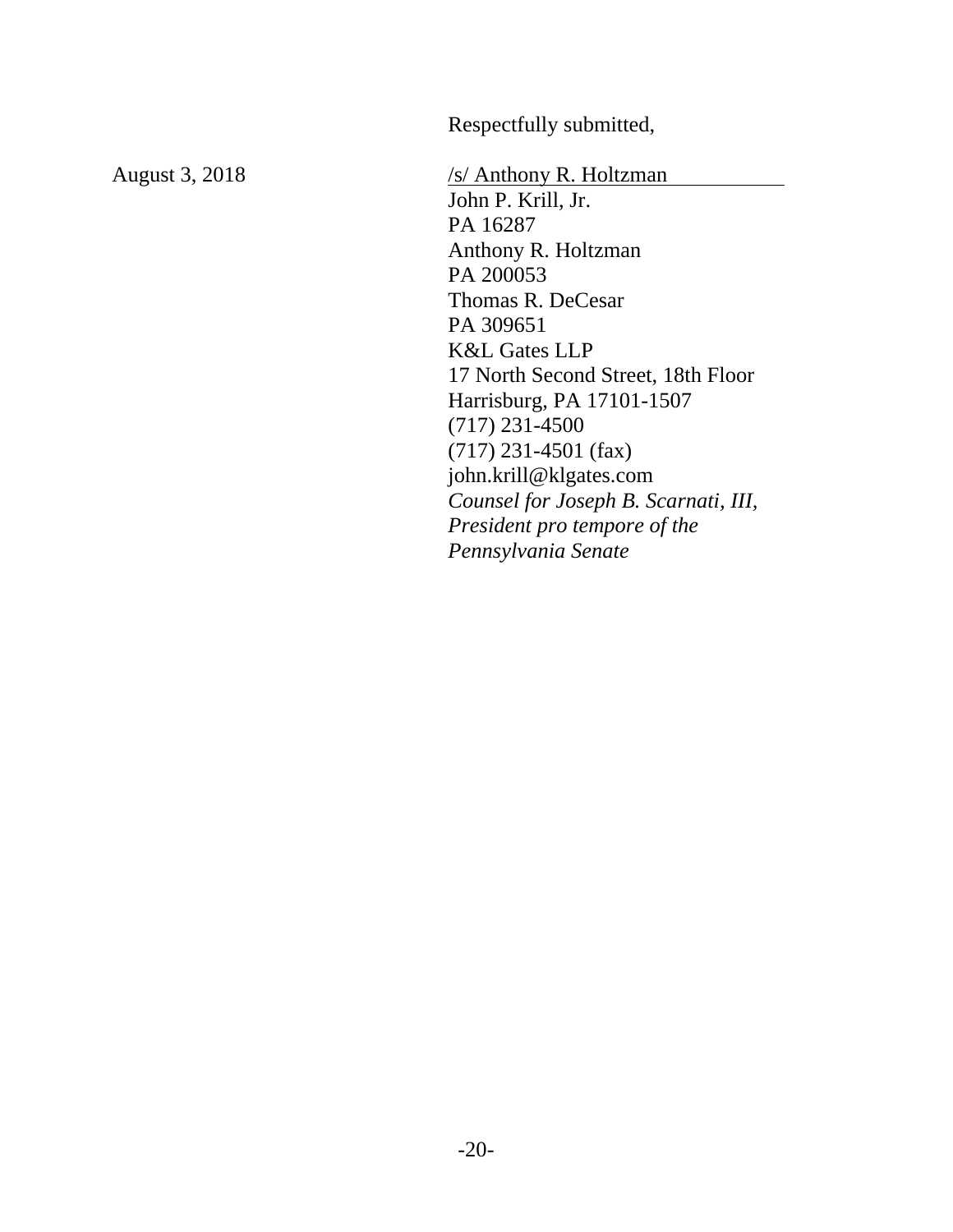#### **CERTIFICATE OF SERVICE**

 I hereby certify that I am this day serving the foregoing document upon the persons and in the manner indicated below, which service satisfies the requirements of Pa.R.A.P. 121:

#### **Service by PACFile eService as follow**s:

Mary M. McKenzie Michael Churchill Daniel Urevick-Ackelsberg Darlene Jo Hemerka Public Interest Law Center of Philadelphia 1709 Benjamin Franklin Pkwy Fl 2 Philadelphia, PA 19103-1218 Telephone: (215) 627-7100 *Counsel for Petitioners William Penn School District, Panther Valley School District, The School District of Lancaster, Greater Johnstown School District, Wilkes-Barre Area School District, Shenandoah Valley School District, Jamella and Bryant Miller, Sheila Armstrong, Tyesha Strickland, Angel Martinez, Barbara Nemeth, Tracey Hughes, Pennsylvania Association of Rural and Small Schools, and the National Association for the Advancement of Colored People—Pennsylvania State Conference* 

Aparna B. Joshi (pro hac vice) Theresa S. Gee (pro hac vice) O'Melveny & Myers, LLP 1625 Eye Street, NW Washington, DC 20006

Brad M. Elias (pro hac vice) O'Melveny & Myers, LLP 7 Times Square New York, NY 10036 Telephone: (212) 326-2000 *Counsel for Petitioners William Penn School District, Panther Valley School District, The School District of Lancaster, Greater Johnstown School District, Wilkes-Barre Area School District, Shenandoah Valley School District, Pennsylvania Association of Rural and Small Schools, and, as to Matthew Jared Sheehan only, Jamella and Bryant Miller, Sheila Armstrong, Tyesha Strickland, Angel Martinez, Barbara Nemeth, Tracey Hughes, and the National Association for the Advancement of Colored People— Pennsylvania State Conference*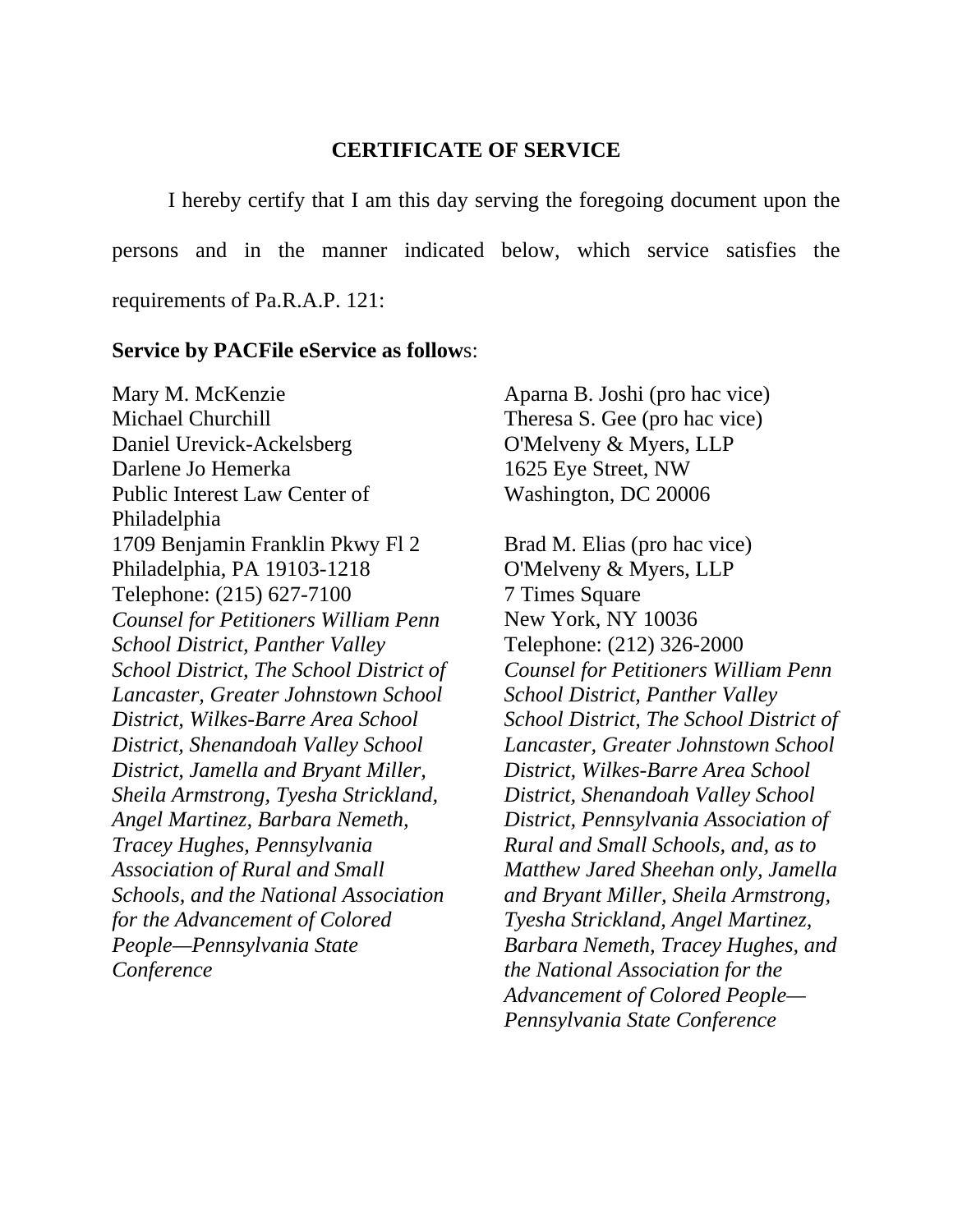Deborah Gordon Klehr Maura McInerney Cheryl Kleiman Kristina A. Moon Education Law Center (PA) 1315 Walnut St Ste 400 Philadelphia, PA 19107 Telephone: (215) 238-6970 *Counsel for Petitioners Jamella and Bryant Miller, Sheila Armstrong, Tyesha Strickland, Angel Martinez, Barbara Nemeth, Tracey Hughes, Pennsylvania Association of Rural and Small Schools, and the National Association for the Advancement of Colored People—Pennsylvania State Conference*

M. Abbegael Giunta Gregory G. Schwab Office of General Counsel 333 Market St., 17th Floor Harrisburg, PA 17101 Telephone: (717) 783-6563 *Counsel for Respondents Pennsylvania Dep't of Education, Pedro Rivera, and Tom W. Wolf* 

Lucy Elizabeth Fritz PA Office of Attorney General PA Office of AG Civil Litigation Strawberry Sq. 15th Fl. Harrisburg, PA 17120 Telephone: (717) 787-3102 *Counsel for Respondents Pennsylvania State Bd. of Education, Pennsylvania Dep't of Education, Pedro Rivera, and Tom W. Wolf* 

Sheryl L. Axelrod Vanessa Marie Snyder Lisa Jo Savitt The Axelrod Firm PC 1125 Walnut St Philadelphia, PA 19107-4918 Telephone: (215) 461-1768 *Counsel for Respondent Pennsylvania Dep't of Education, and Pedro Rivera, and Tom W. Wolf* 

Christopher A. Lewis Sophia Lee Blank Rome LLP 1 Logan Sq 130 N 18th St Philadelphia, PA 19103 Telephone: (215) 569-5793 *Counsel for Respondents Pennsylvania Dep't of Education, Pedro Rivera, and Tom W. Wolf* 

Robert T. Datorre PA Department of Education 333 Market St., 9th Fl. Harrisburg, PA 17126-0333 Telephone: (717) 787-5500 *Counsel for Respondents Pennsylvania Dep't of Education and Pedro Rivera* 

Thomas A. Blackburn Pennsylvania Department of State 2601 North Third Street P.O. Box 69523 Harrisburg, PA 17106-9523 Telephone: (717) 783-7200 *Counsel for Respondent Pennsylvania State Bd. of Education*